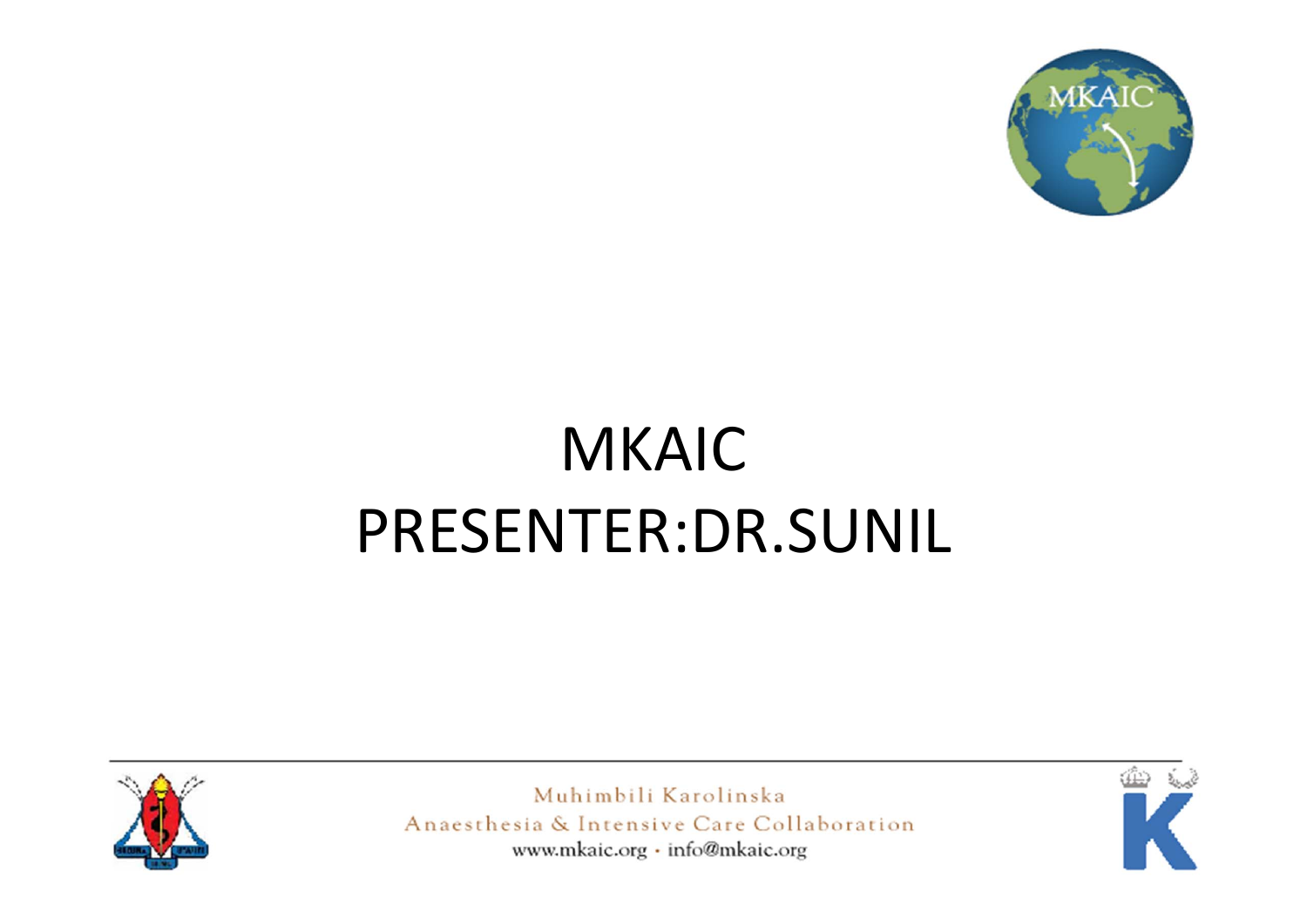## Ketamine



- Is a phenylcyclidine derivative introduced in the early 1960s as an I.V anesthetic agent.
- Pharmacologically, ketamine is classified as an NMDA(*N***‐Methyl‐D‐aspartate**) receptor antagonist.
- Ketamine acts as a noncompetitive antagonist of the ionotropic glutamate *N*‐methyl‐d‐aspartate (NMDA) receptor.



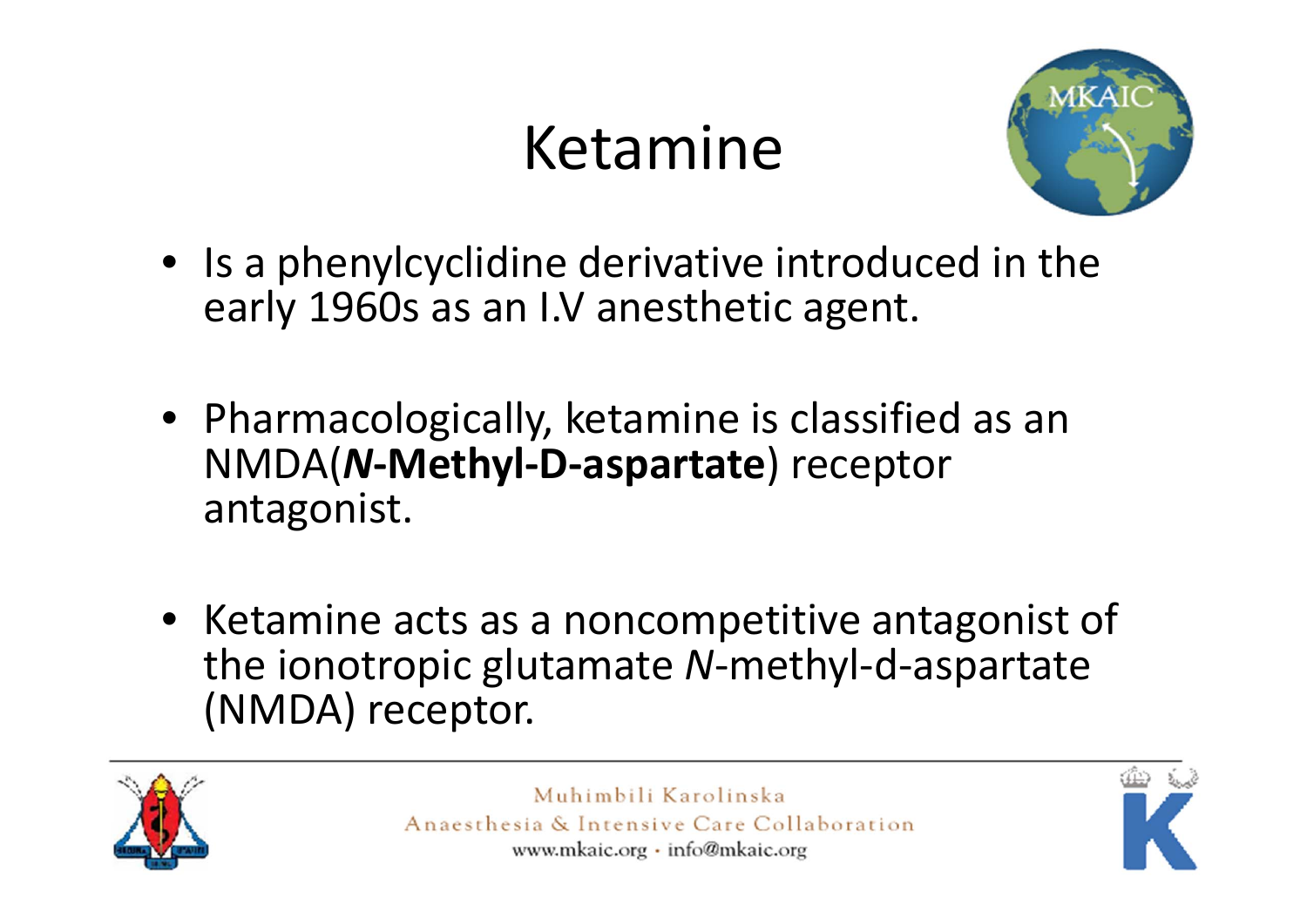

- Ketamine is <sup>a</sup> drug used in human& veterinary medicine developed by Parke‐Davis in 1962.
- $1^{\text{st}}$  used clinically on American Soldiers during the Vietnam War in 1970, & b'se of these combined effects it was thought that it might be the perfect i.v anaesthetic agent.
- Its hydrochloride salt is sold as Ketanest, Ketaset, and Ketalar.



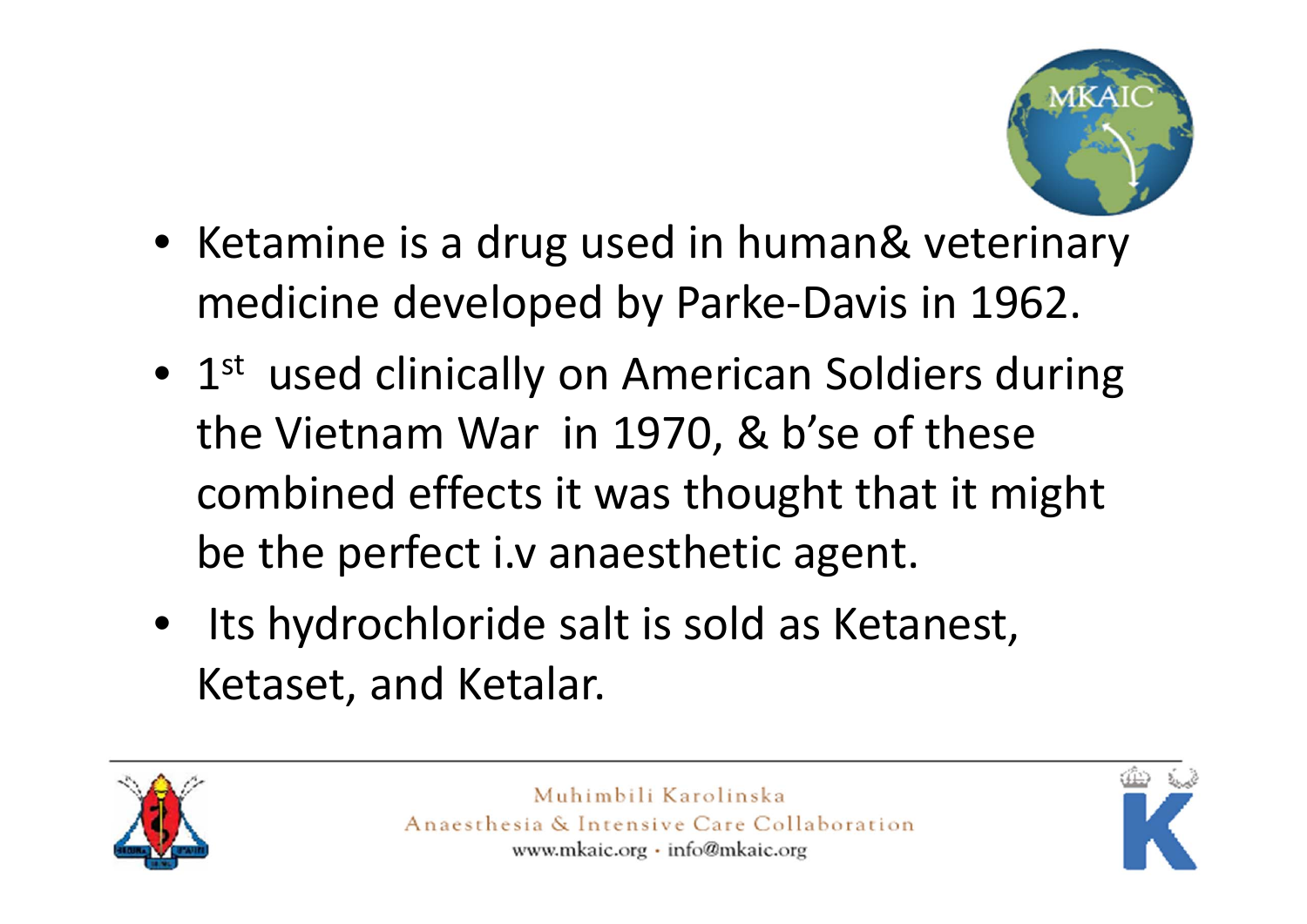

### **KETAMINE IN ANAESTHESIA**



- Ketamine is the only anaesthetic available which has
	- –Analgesic (pain relieving),
	- –Hypnotic (sleep producing)
	- Amnesic (short term memory loss) effects.



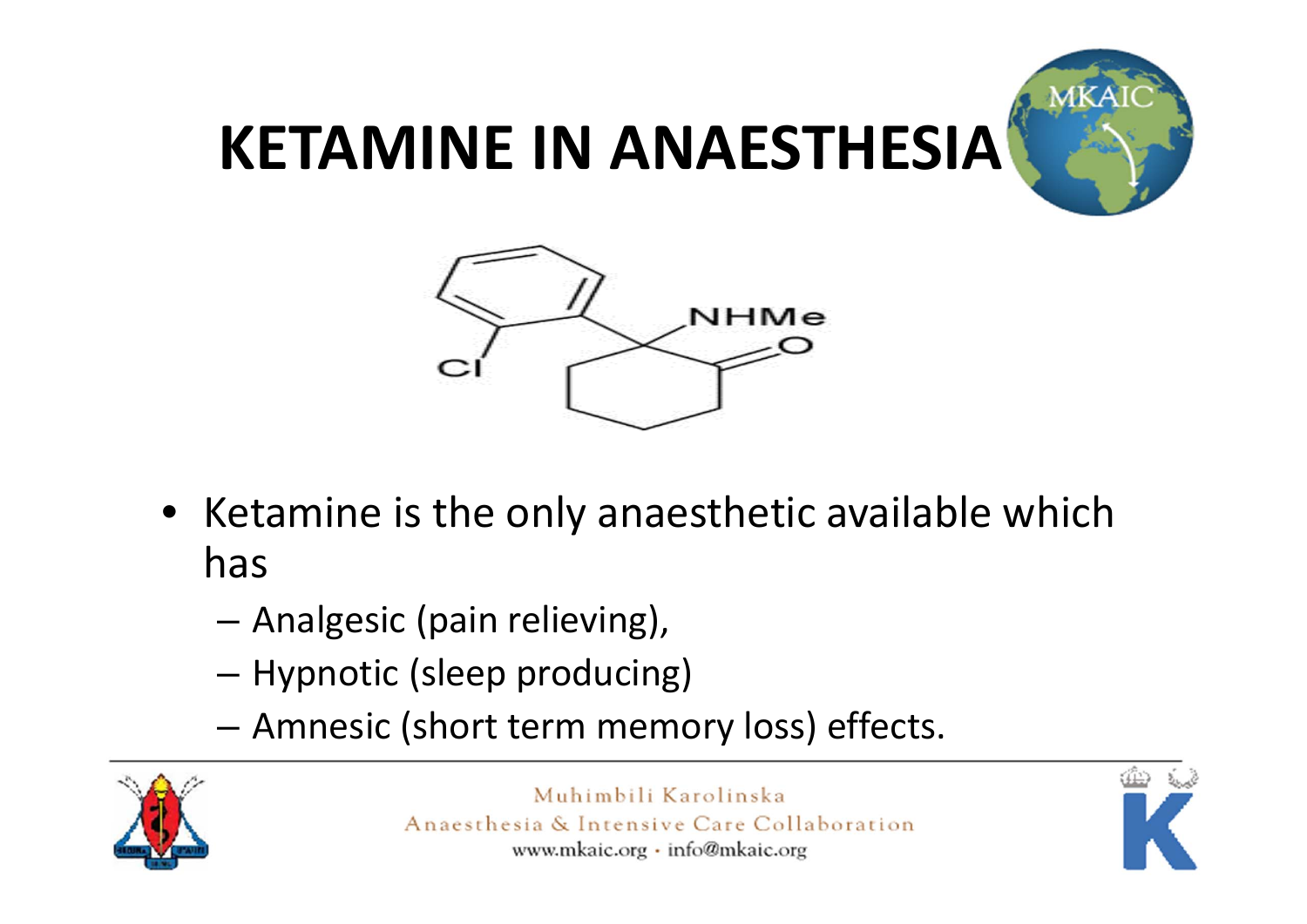#### Structure of Ketamine

- • "Ketamine's dual anesthetic/hallucinogenic nature comes from it being <sup>a</sup> chiral compound, with its two enantiomers having different effects.
- $\bullet$  S‐Ketamine produces anesthetic effects while its enantiomer R‐Ketamineproduces the hallucinogenic effects.



an anesthetic drug



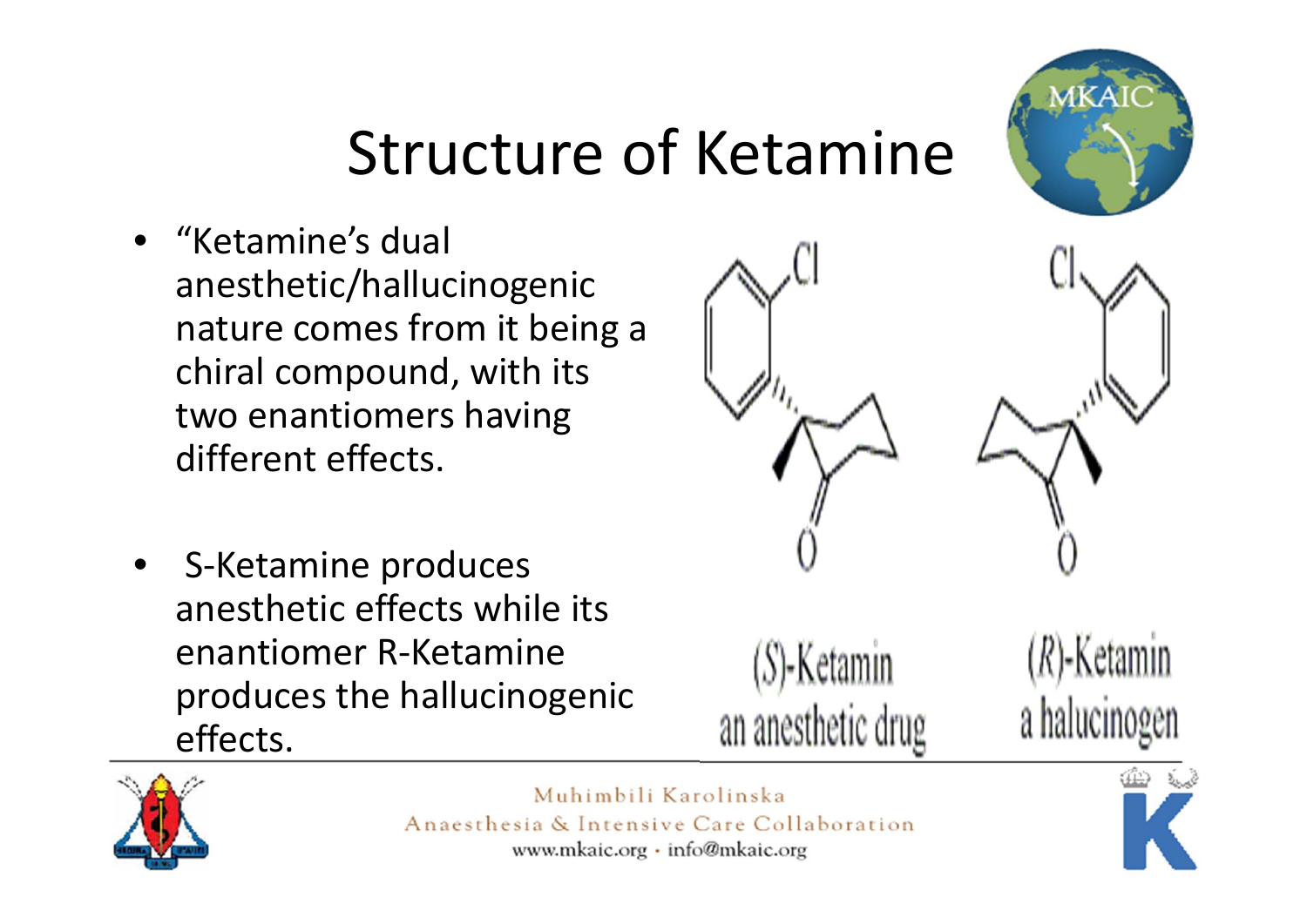# NEUROPHARMACOLOGY



- Ketamine, 1 ⁰<sup>o</sup> a non-competitive glutamate NMDA receptor antagonist.
- At low doses, the analgesia effects of Ketamine are mediated by antagonism on the NMDA receptors.
	- $-$  Evidence for this is reinforced by the fact that Naloxone, an opioid antagonist, does't reverse the analgesia.
- Studies also seem to indicate that ketamine is 'use dependent' meaning it only initiates its blocking action once a glutamate binds to the NMDA receptor.



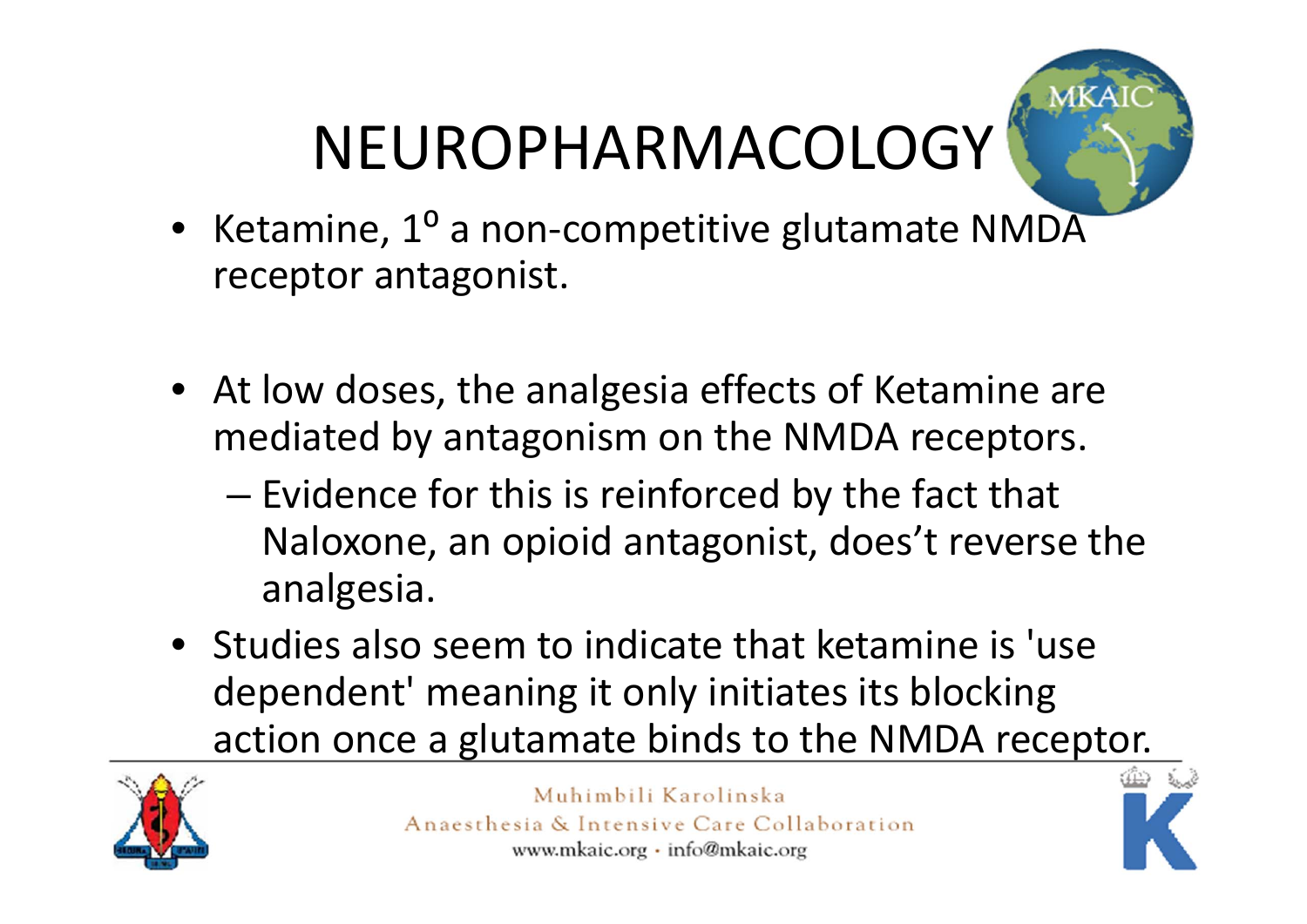

- At high doses, Ketamine has also been found to bind to opioid mu receptors & sigma receptors.
- This indicates that loss of consciousness @ high doses may be partially due to binding @opioid mu & sigma receptors.



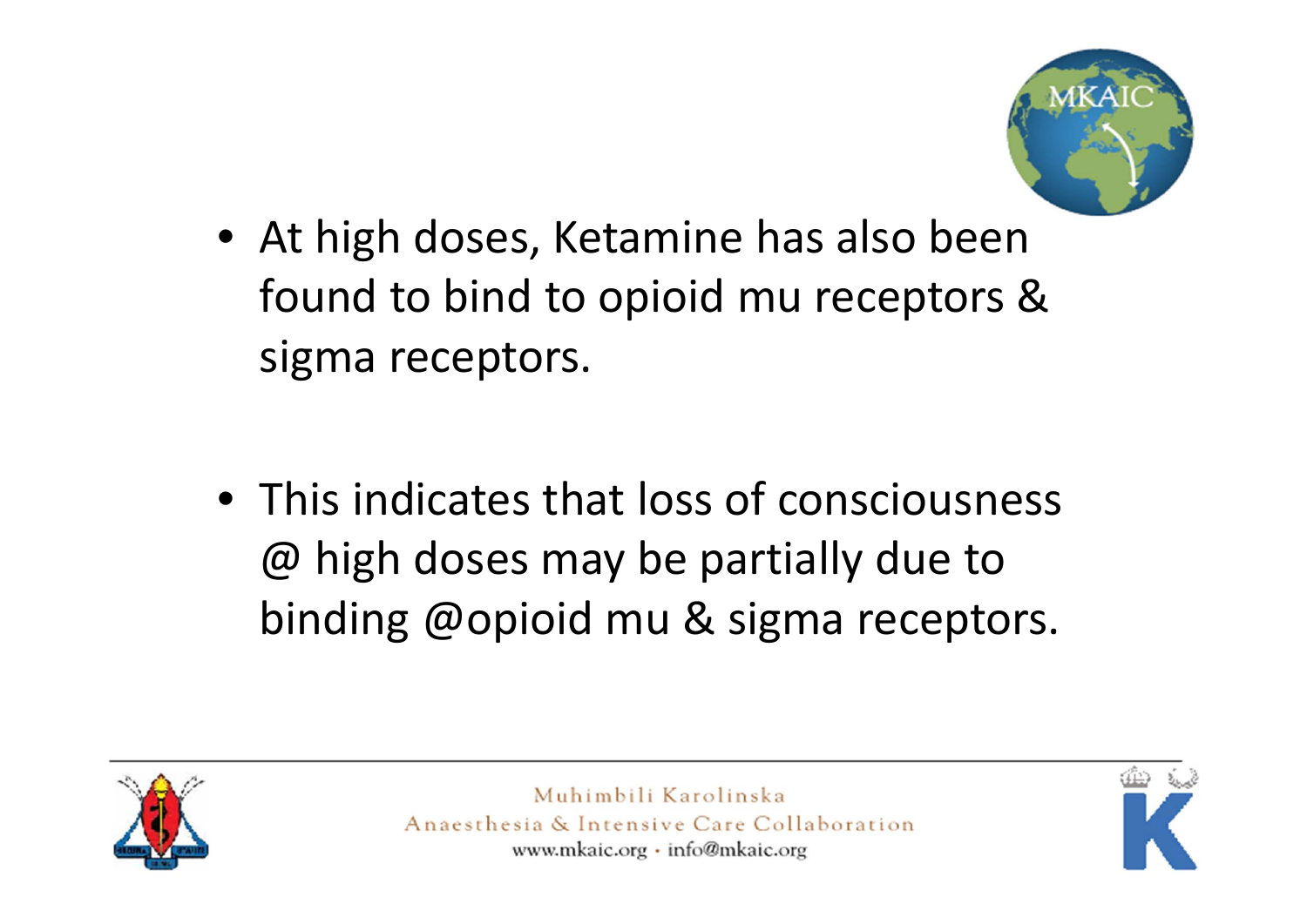• The effects seem to occur mainly in the hippocampal formation & in the prefrontal cortex.





 This evidence along with the NMDA receptor's connection with the memory formation process explains ketamine's profound effects on memory and thought.



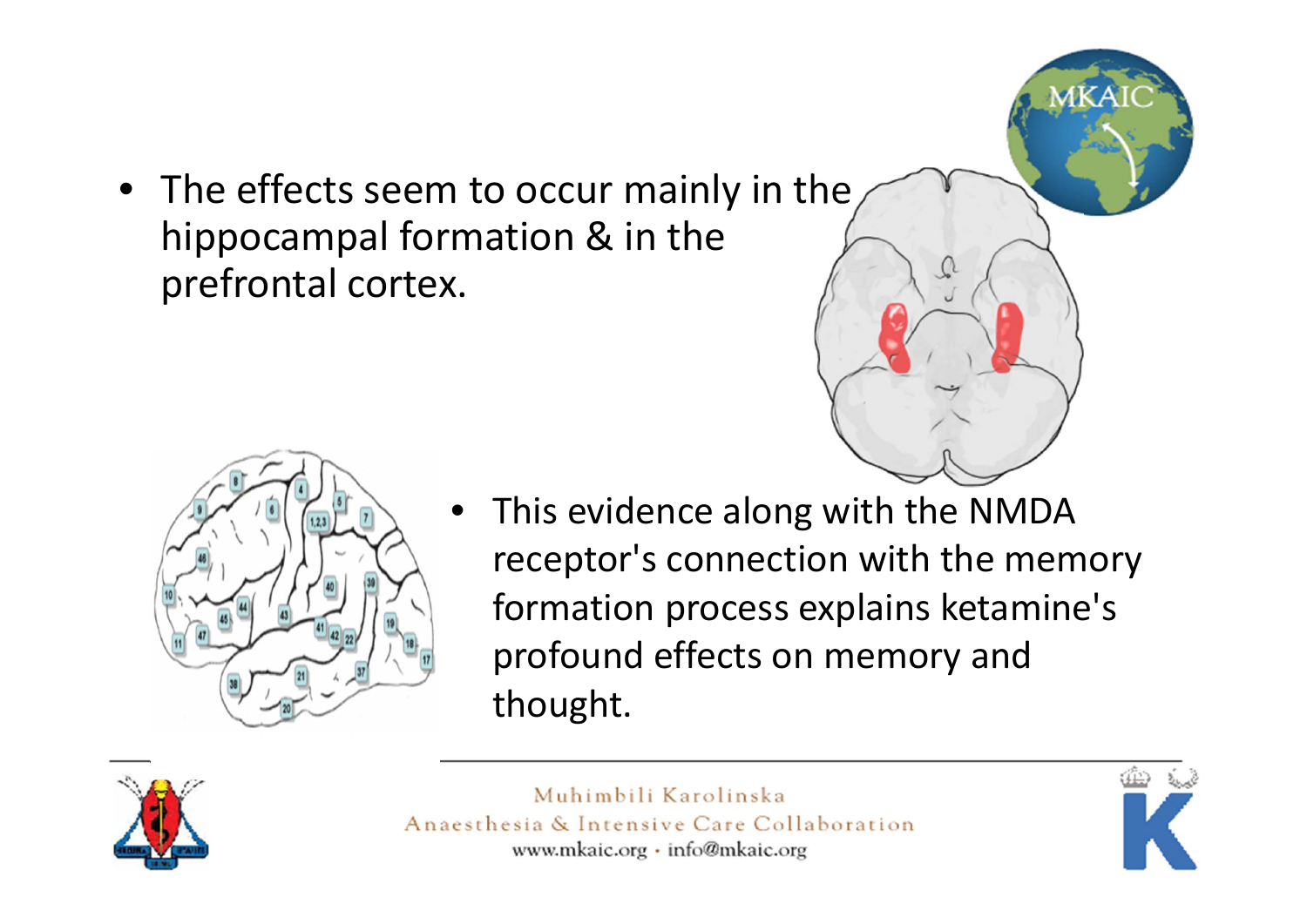## **Pharmacodynamics**



‐ Ketamine is effective both I.V, I.M & orally



- ‐- It produces a state of dissociative anaesthesia
- ‐ There is dissociation btn the thalamic & limbic systems.



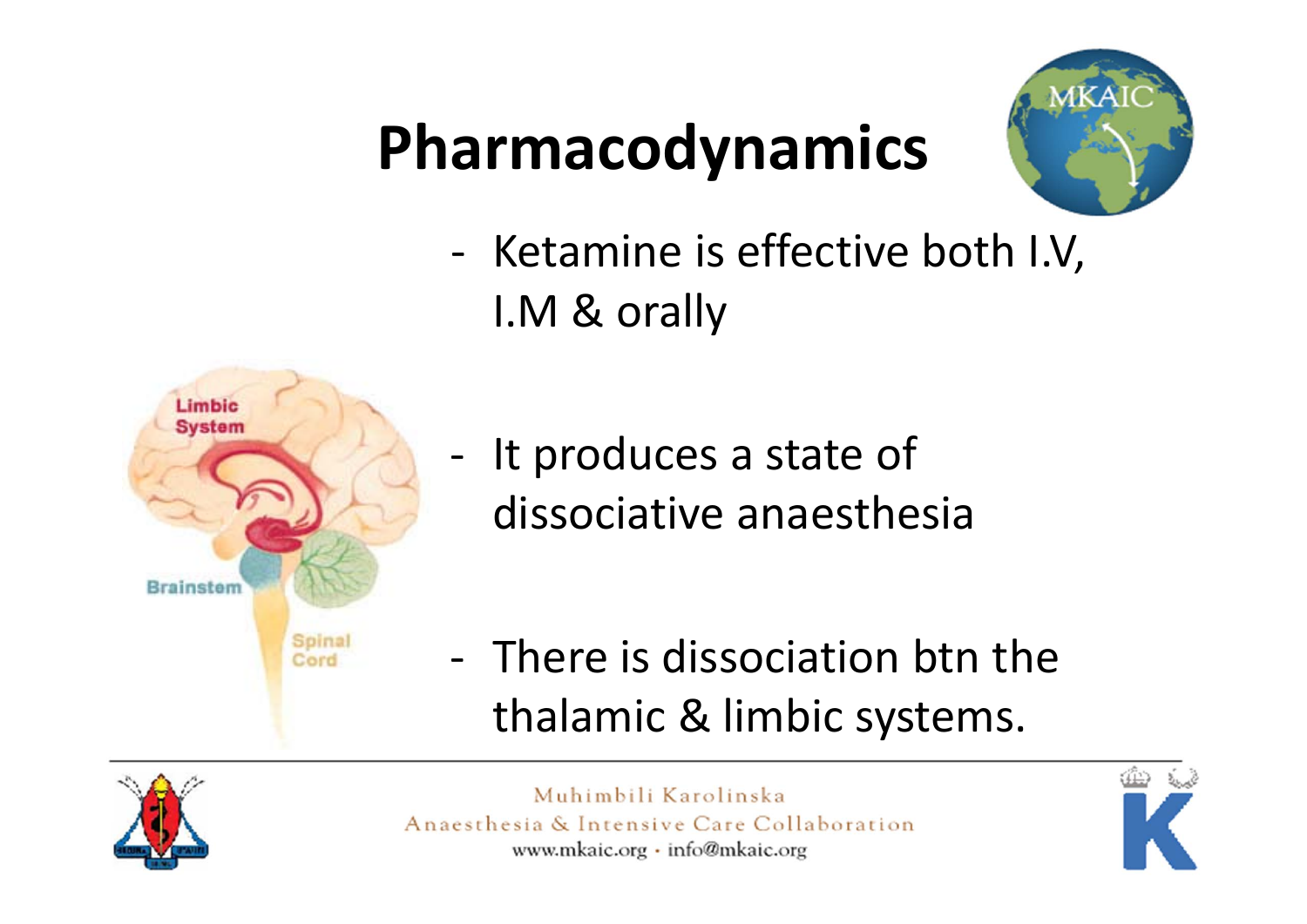© Original Artist Reproduction rights, obtainable from He production rights, obtainable from<br>www.CartoonStock.com<br>NOW\_I\_N\_MOWE CAME IN HERE<br>OR GOMETHING!" search IE

‐

‐

- Ketamine is devoid of hypnotic properties, but causes amnesia &analgesia.



 Consciousness doesn't appear to be lost, but there is complete amnesia.

‐ Muscle tone is not ↓ed, but usually 1ed & involuntary movements may occur which are<br>unrelated to surgical stimulus, the eyes tend to be open.



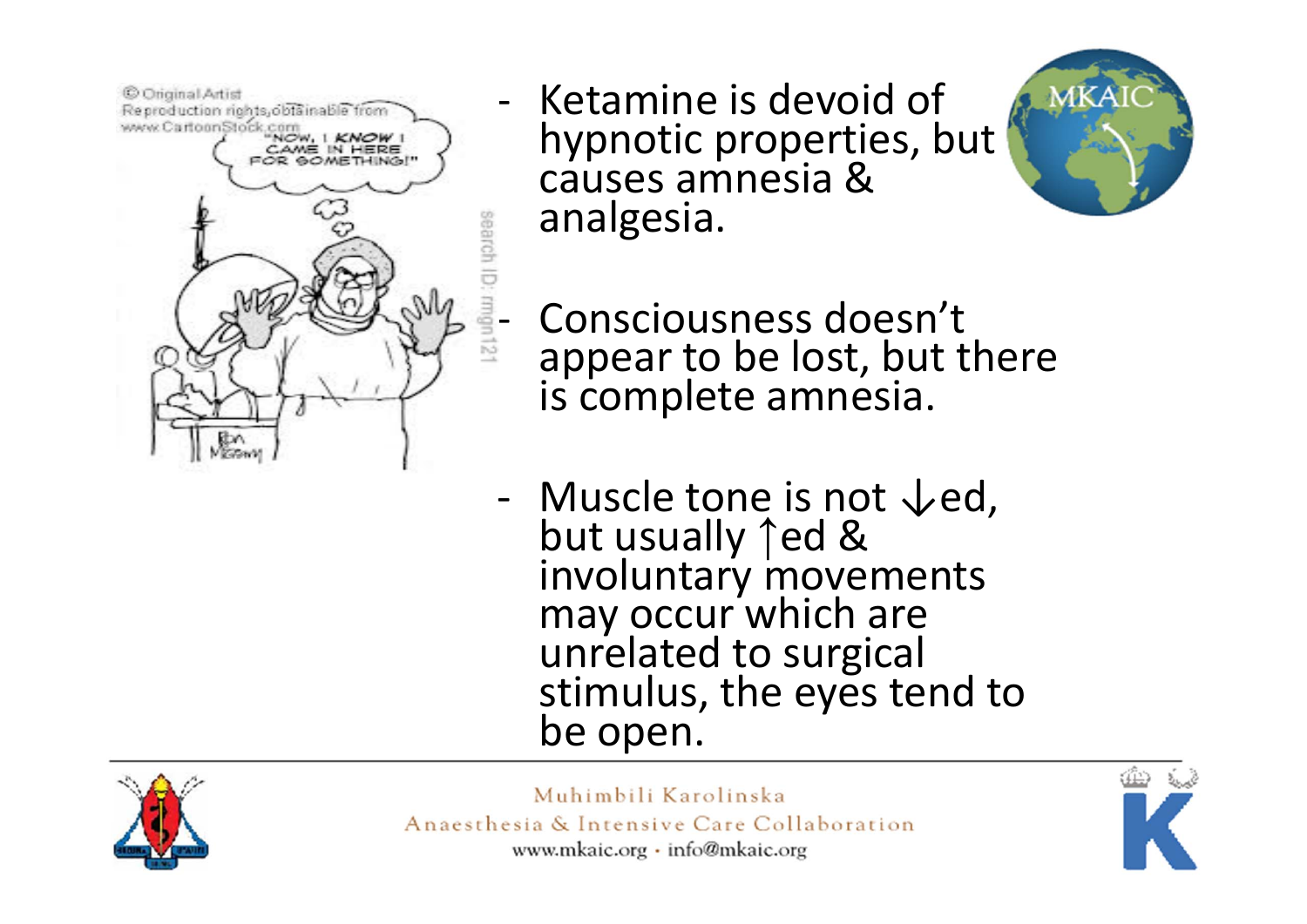- $\blacksquare$ Vocalization may also occur
- $\blacksquare$  The occurrence of vivid & sometimes unpleasant dreams is frequent after Ketamine anesthesia, although the incidence is less in children.



‐ It is conventional to avoid any stimulation of patients recovering from ketamine anaesthesia in order to  $↓$  the incidence of these emergence reactions, which can also be achieved with any sedative medication.



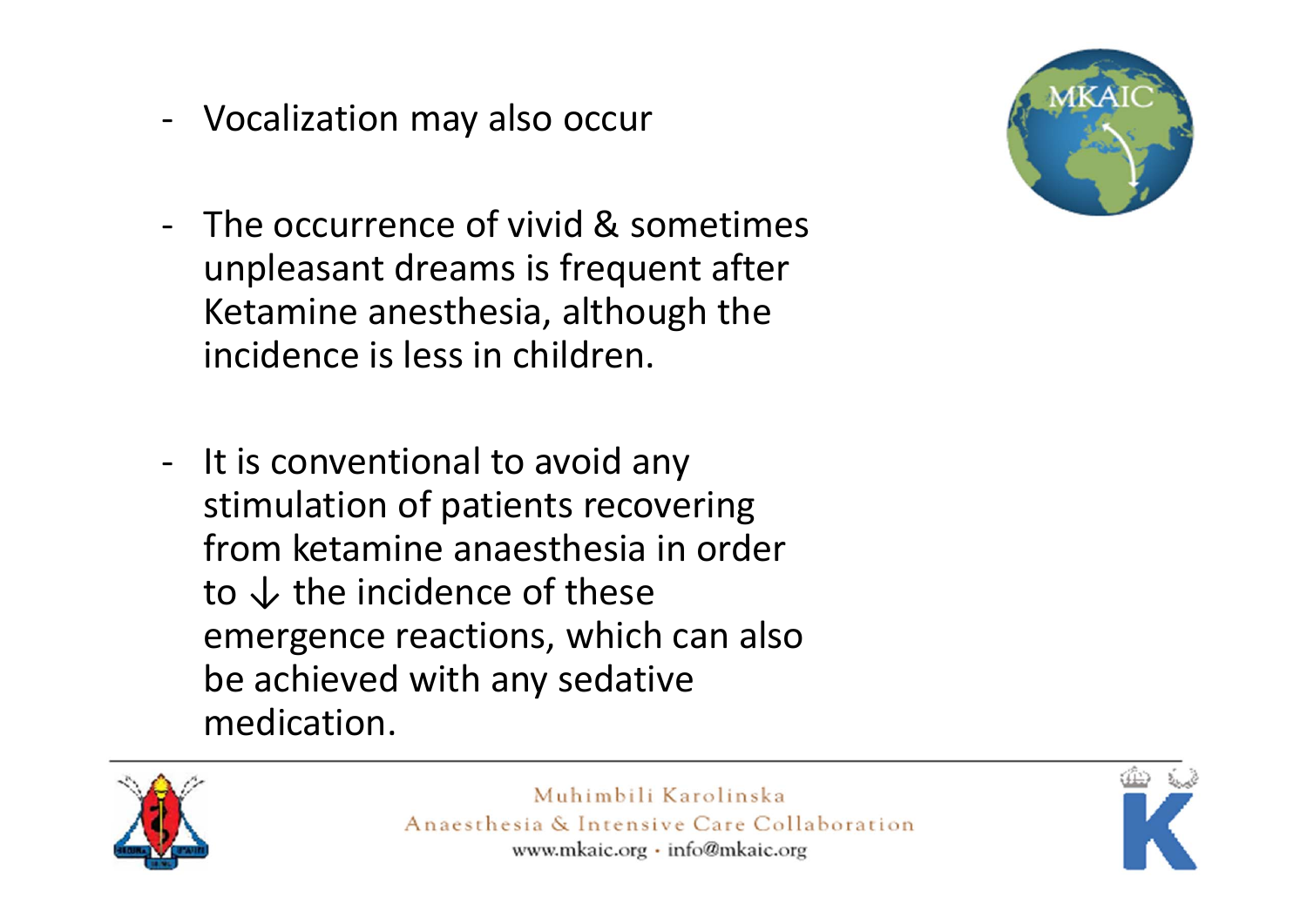

• Ketamine is available in three different concentrations 10mg/ml, 50mg/ml & 100mg/ml.





• 50mg/ml is most commonly stocked since it can be used for i.m. administration or diluted for i.v. use.



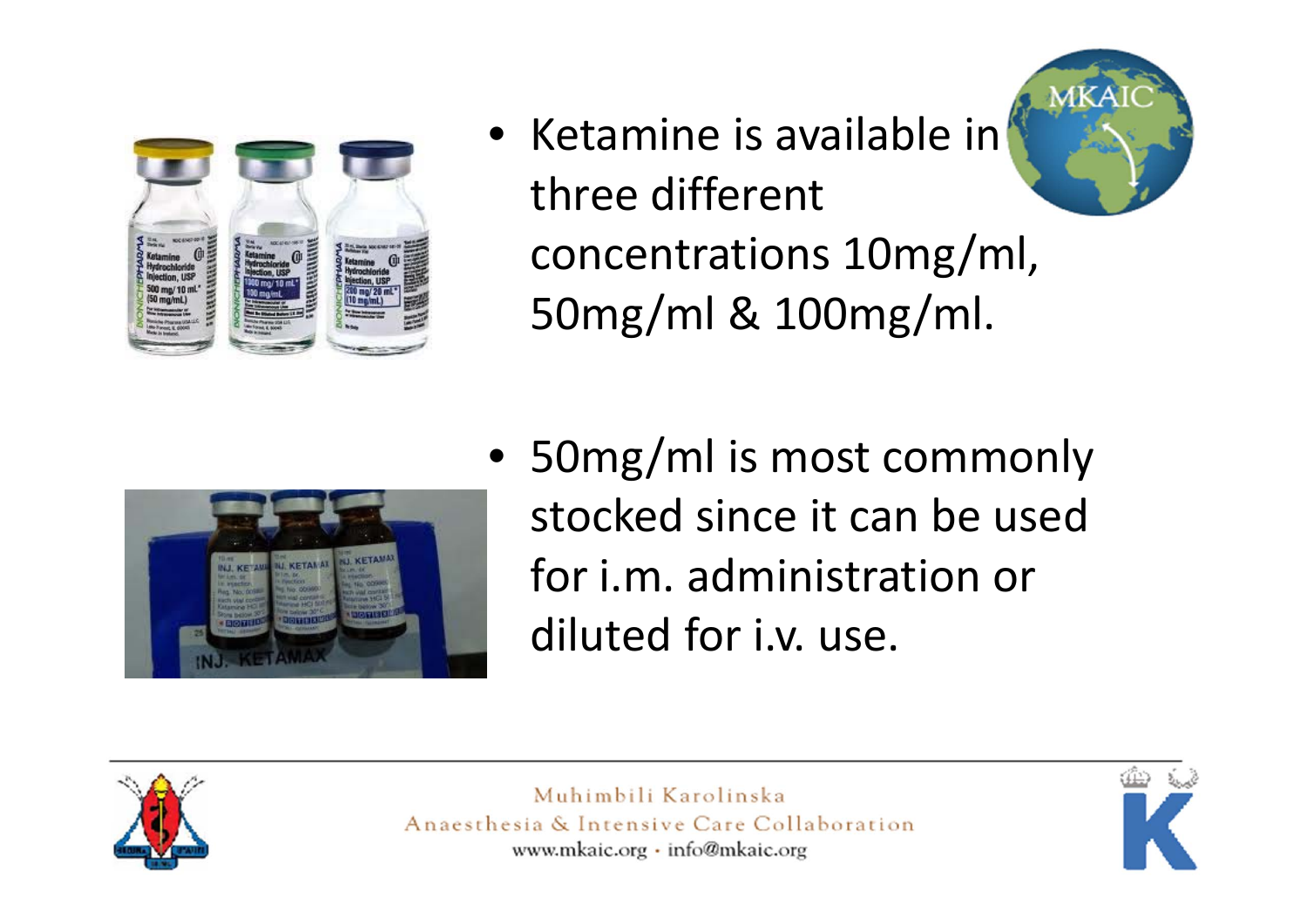## **Routes of Administration**





- I.V (induction 1‐2mg/kg, maintenance 0.5mg/kg) or
- I.M (induction 5‐10mg/kg, maintenance 3‐5mg/kg) for anaesthesia

or

– Orally (15mg/kg for <sup>a</sup> child to <sup>a</sup> max. of 500mg for an adult) for sedation.





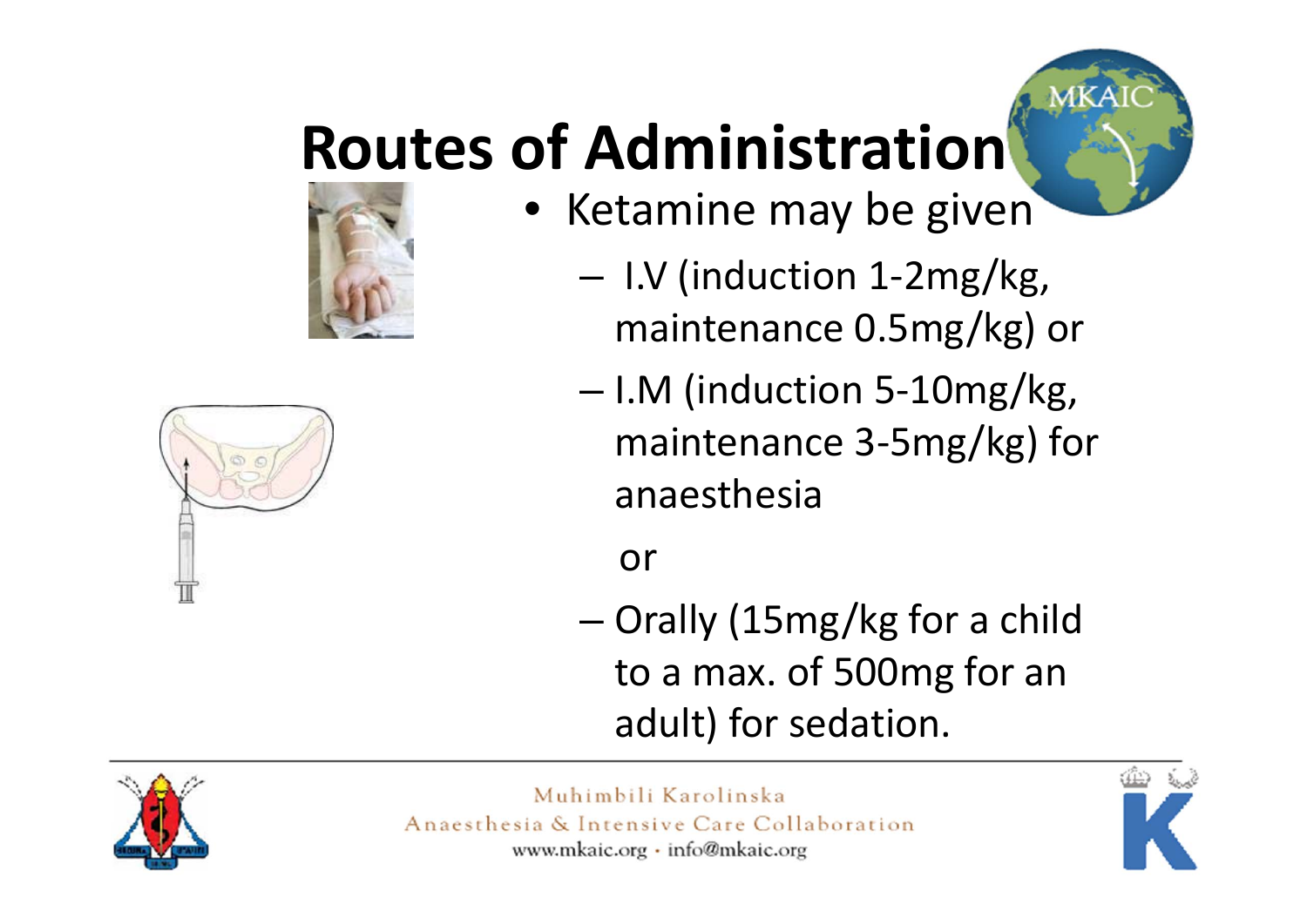## **CVS**

- • $\bullet$  Ketamine causes mild stimulation of the CVS.
- $\bullet$  The B.P rises by about 25% (on average the systolic pressure rises by 20‐30 mmHg) & H.R  $\uparrow$ ed by about 20%.
- $\bullet$  $\bullet$  The overall effect is  ${}_{\text{o}} {}^{ \text{o}}$  to  $\uparrow$  the workload of the heart.
- $\bullet$  This is b'se of central sympathetic stimulation.
- $\bullet$ **•** It causes pulmonary vasoconstriction & undesirable strain on the right heart in some cases of valvular heart disease.





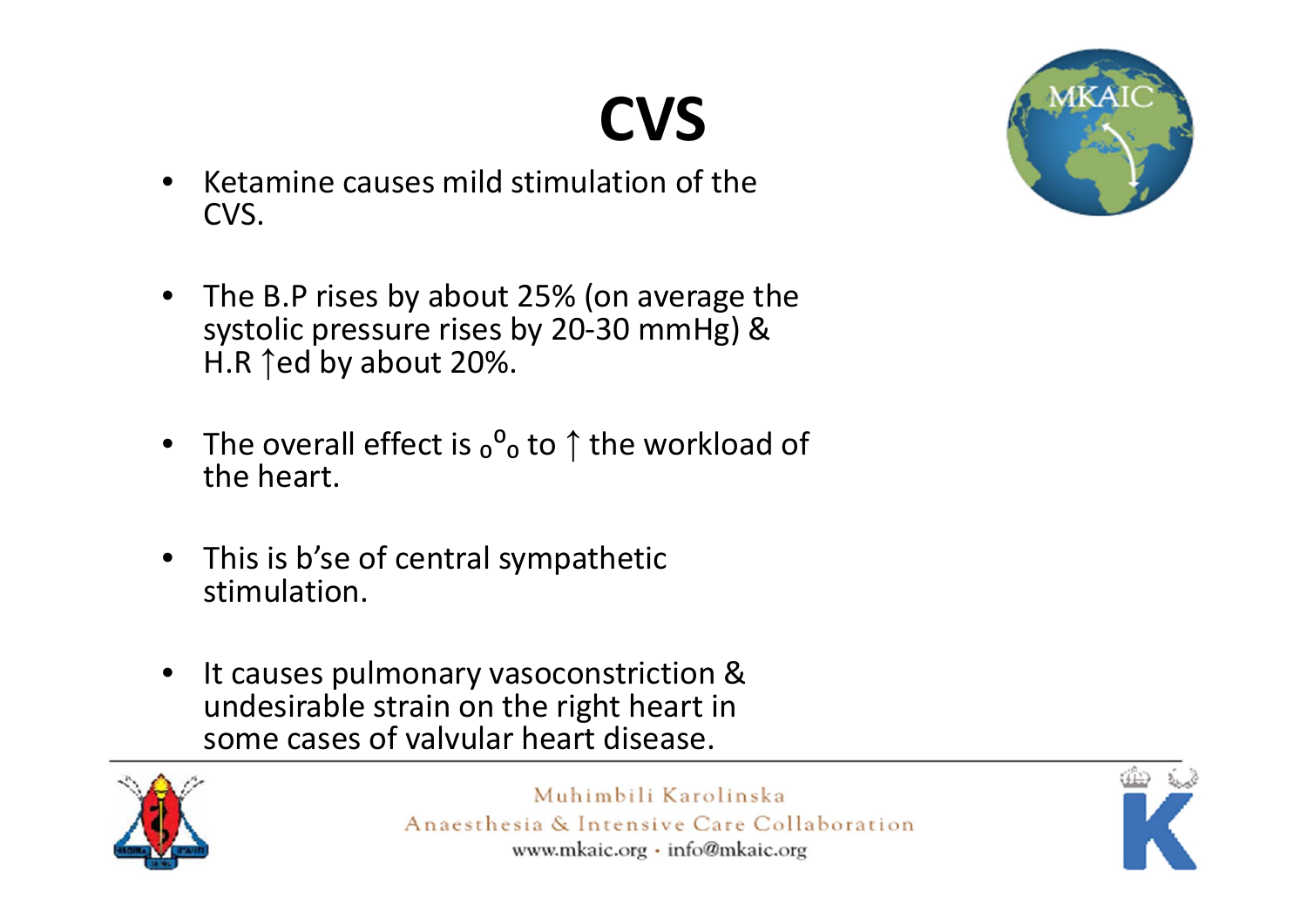

- In majority of pts the B.P rises steadily over 3‐5 mins & then returns to N 10-20 mins after inj.
- There is wide individual variation in cardiovascular responses.
- There is no evidence to suggest that patients with <sup>a</sup> high preoperative B.P are @ greater risk of developing <sup>a</sup> rise in B.P following Ketamine administration when compared with normotensive patients.



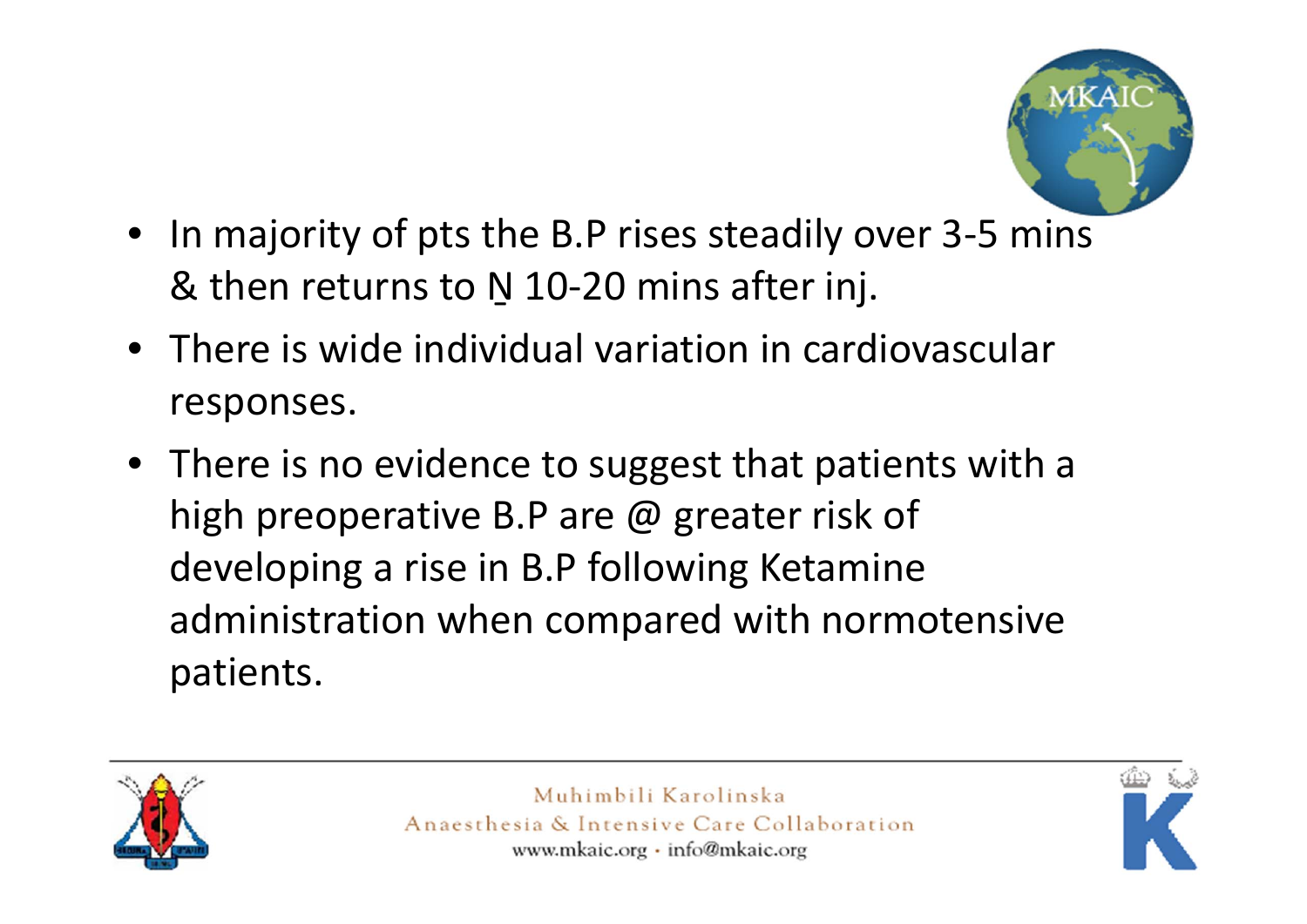

- Premedication with diazepam  $\downarrow$  this rise in B.P.
- If the B.P rises excessively after induction, <sup>a</sup> further small I.V dose of diazepam (2mg to the average 60-70 kg adult) may help to  $\downarrow$  the pressure.
- Myocardial O2 consumption is 1ed by ketamine & it is contraindicated in patients with ischaemic heart disease.



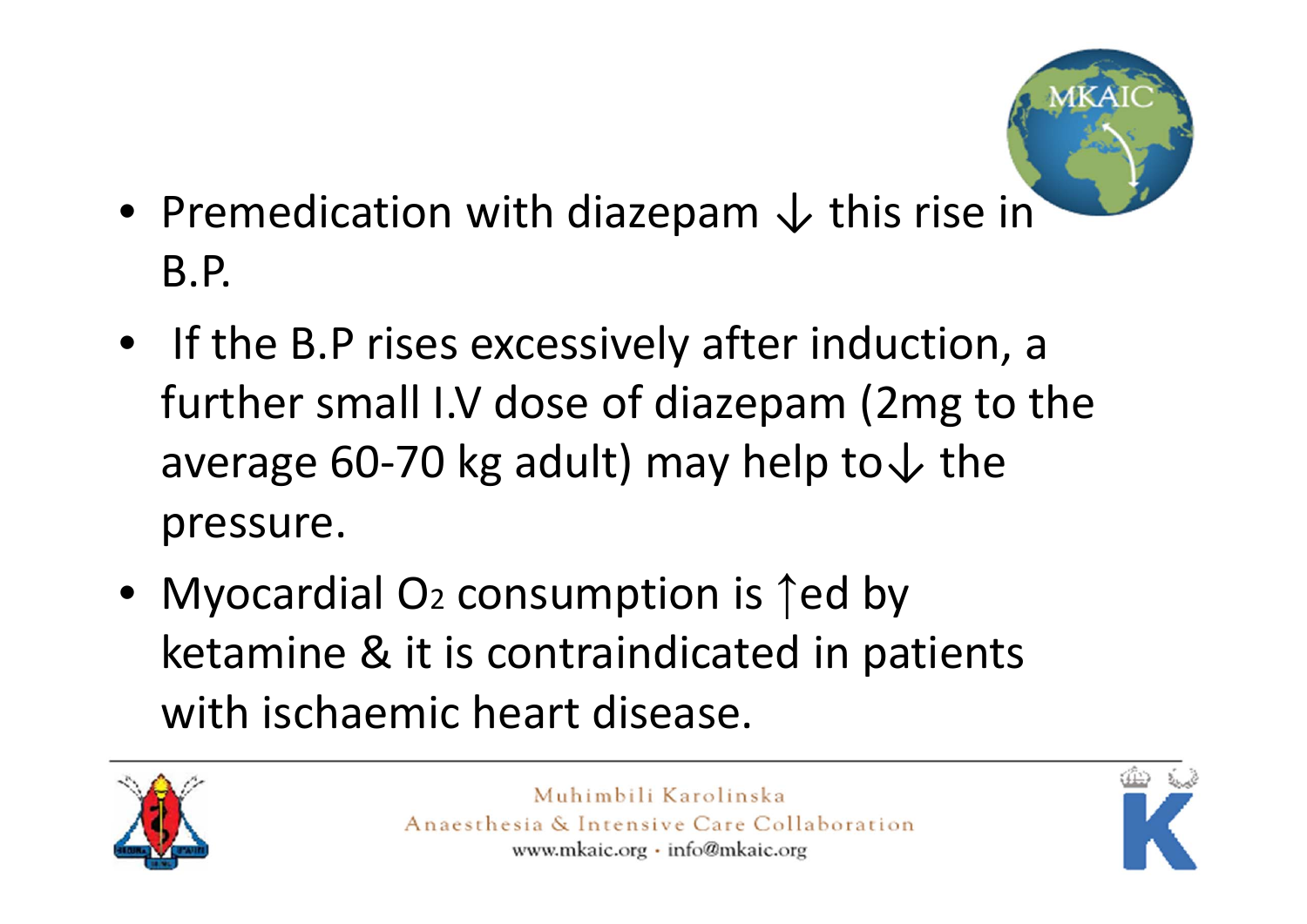

- This ↑ed workload for the heart means that ketamine should be avoided, if possible, in those patients with ischaemic heart d'se.
- Patients with diabetes should have an ECG, if available, to R/o "silent" ischaemia (ischaemia without chest pain), since this is <sup>a</sup> common feature of poorly controlled diabetes.



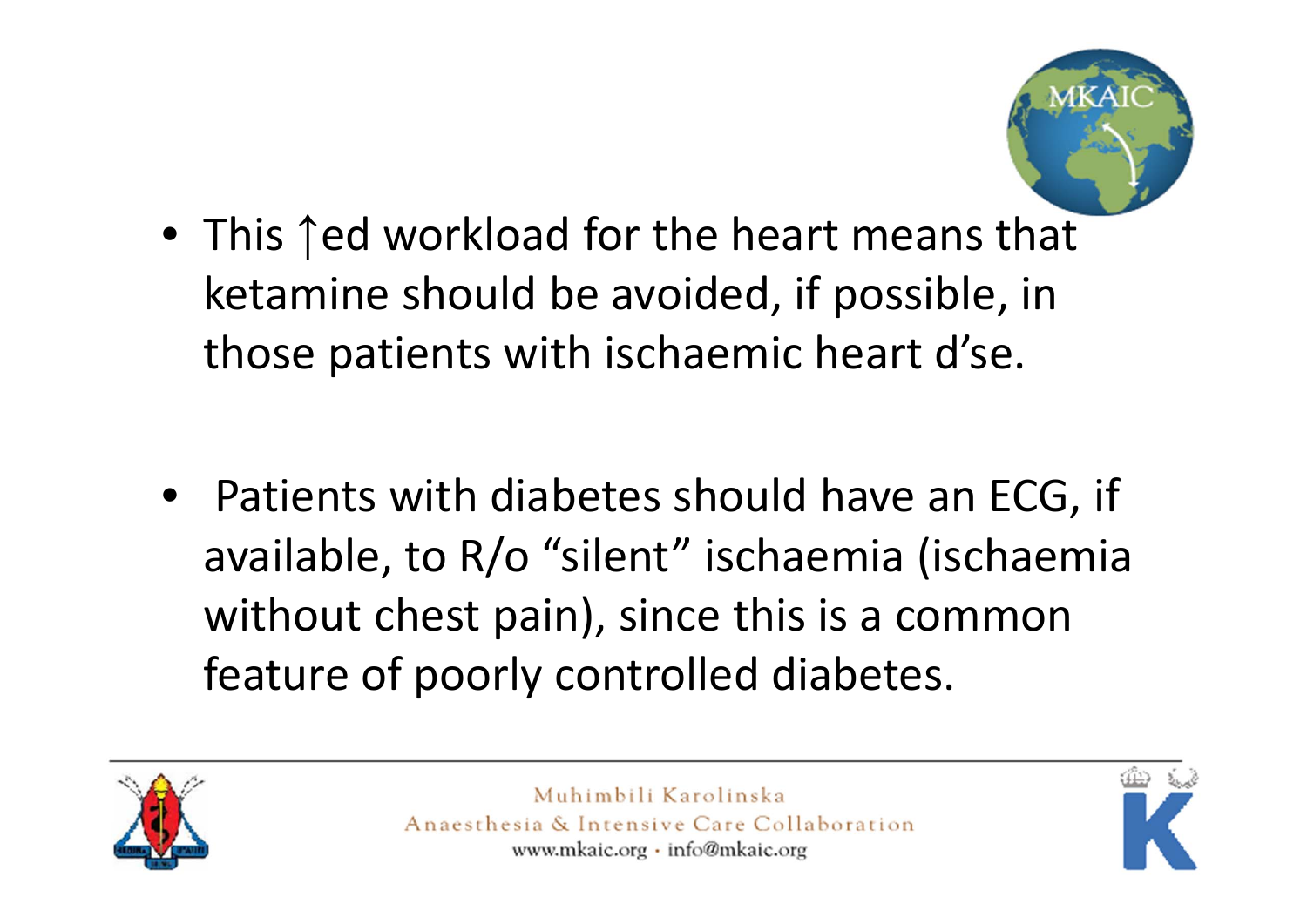## **Respiratory System**



- After <sup>a</sup> slow I.V induction, breathing is well maintained & may even ↑ slightly.
- Self maintenance of the airway is <sup>a</sup> usual feature of Ketamine anaesthesia.



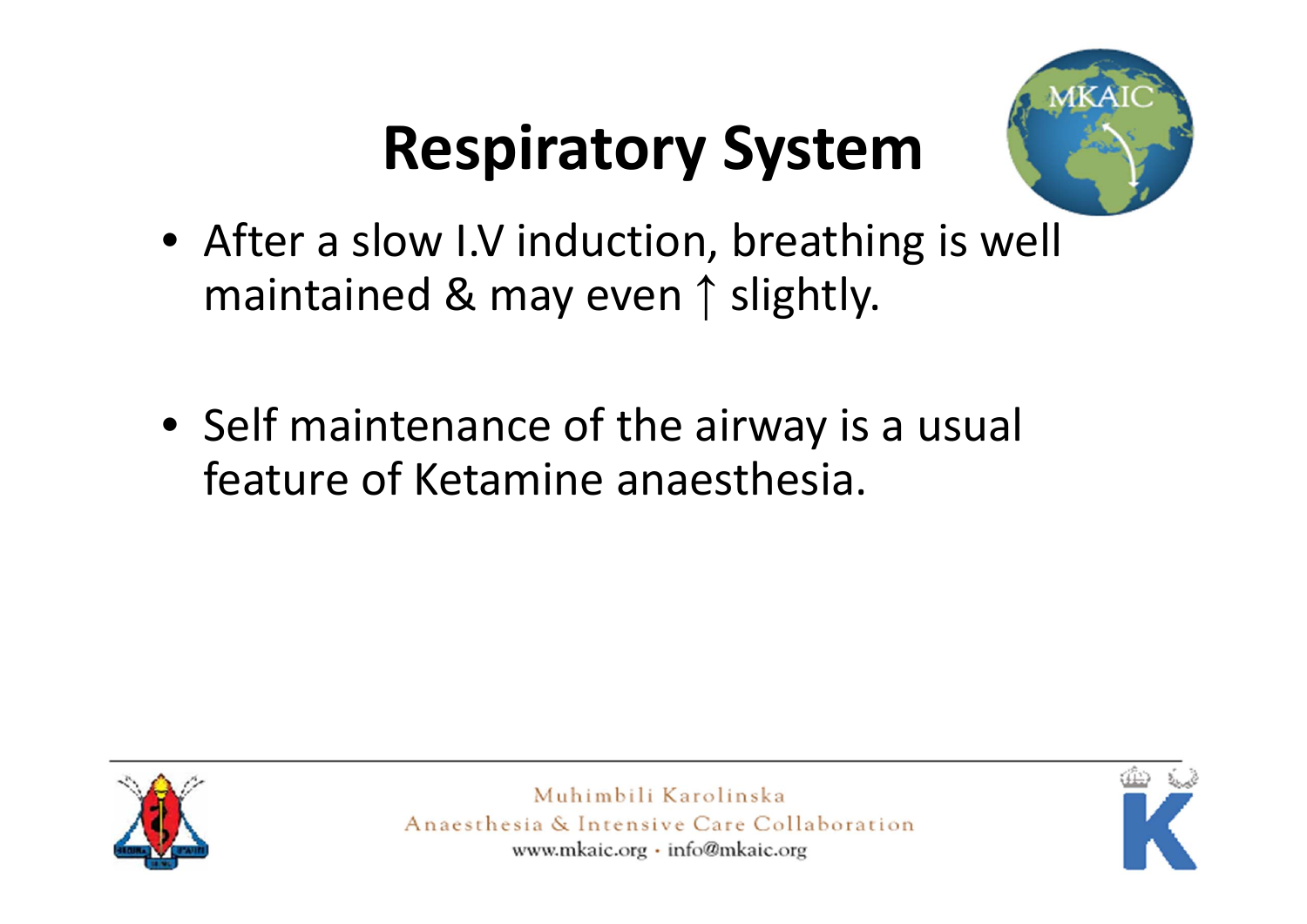### R.S



- • With ketamine the airway is usually well maintained it also preserves the laryngeal & pharyngeal reflexes to some degree.
- • This is not always guaranteed however, standard techniques, where required, for Px of aspiration & maintenance of <sup>a</sup> patent airway must be used.
- • When ketamine is given slowly respiration is usually well maintained, after rapid I.V injection the breathing may stop for <sup>a</sup> short while but usually restarts within <sup>a</sup> minute.
- • For this reason ketamine is <sup>a</sup> very useful anaesthetic agent in areas where there is no oxygen or only limited oxygen available.
- • Ketamine is an effective bronchodilator ,making it <sup>a</sup> useful anaesthetic drug for patients with asthma.



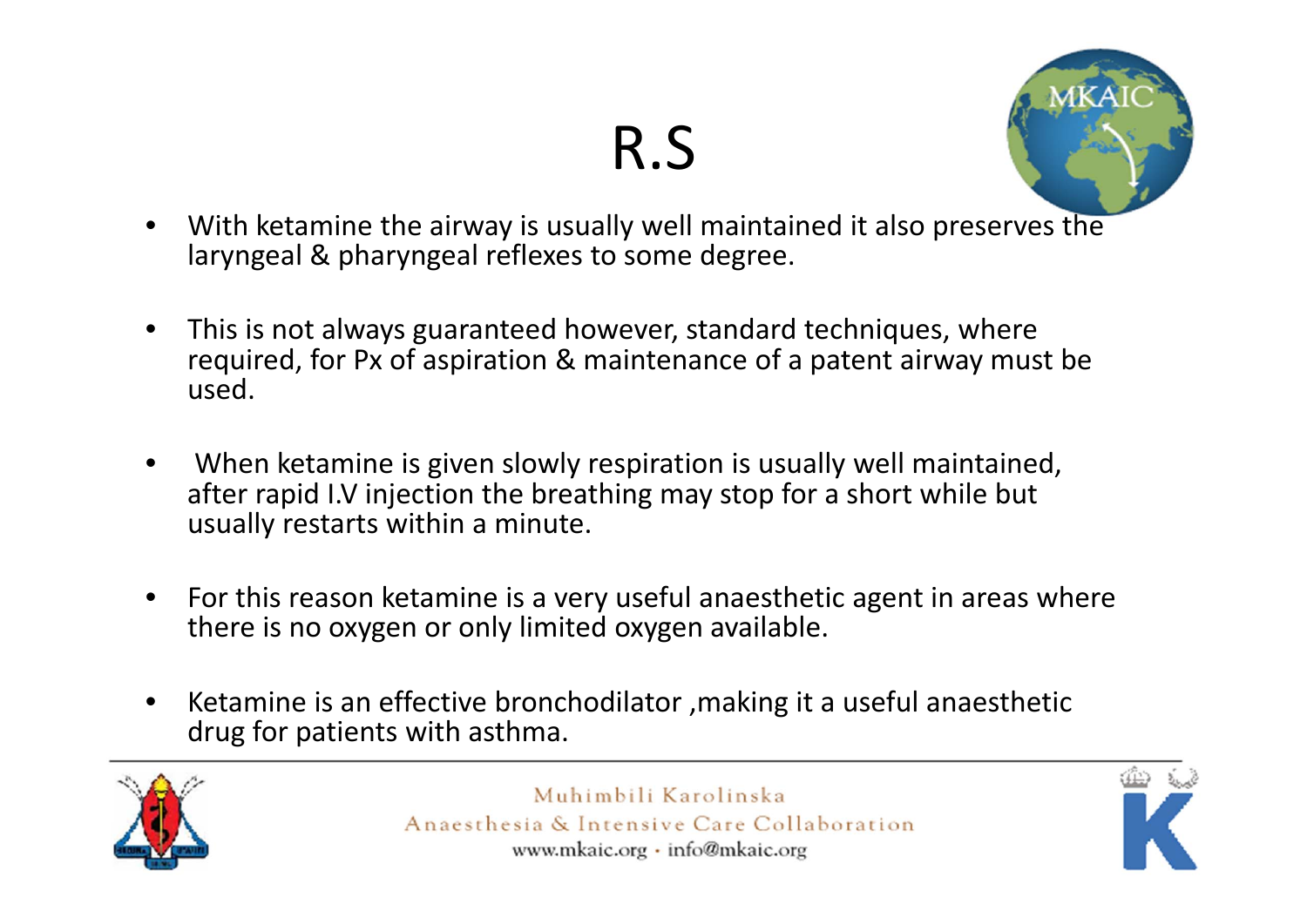## **GIT**



- Salivation is  $\uparrow$ ed, $\rightarrow$  to airway problems due to laryngeal spasm or obstruction.
- •May also make the taping of E.T.T more difficult.
- To  $\downarrow$  this salivation
	- – Atropine is usually given either as <sup>a</sup> premed (20mcg/kg i.m.) 30 minutes preoperatively,
	- − or @ time of induction iv (10-20mcg/kg).



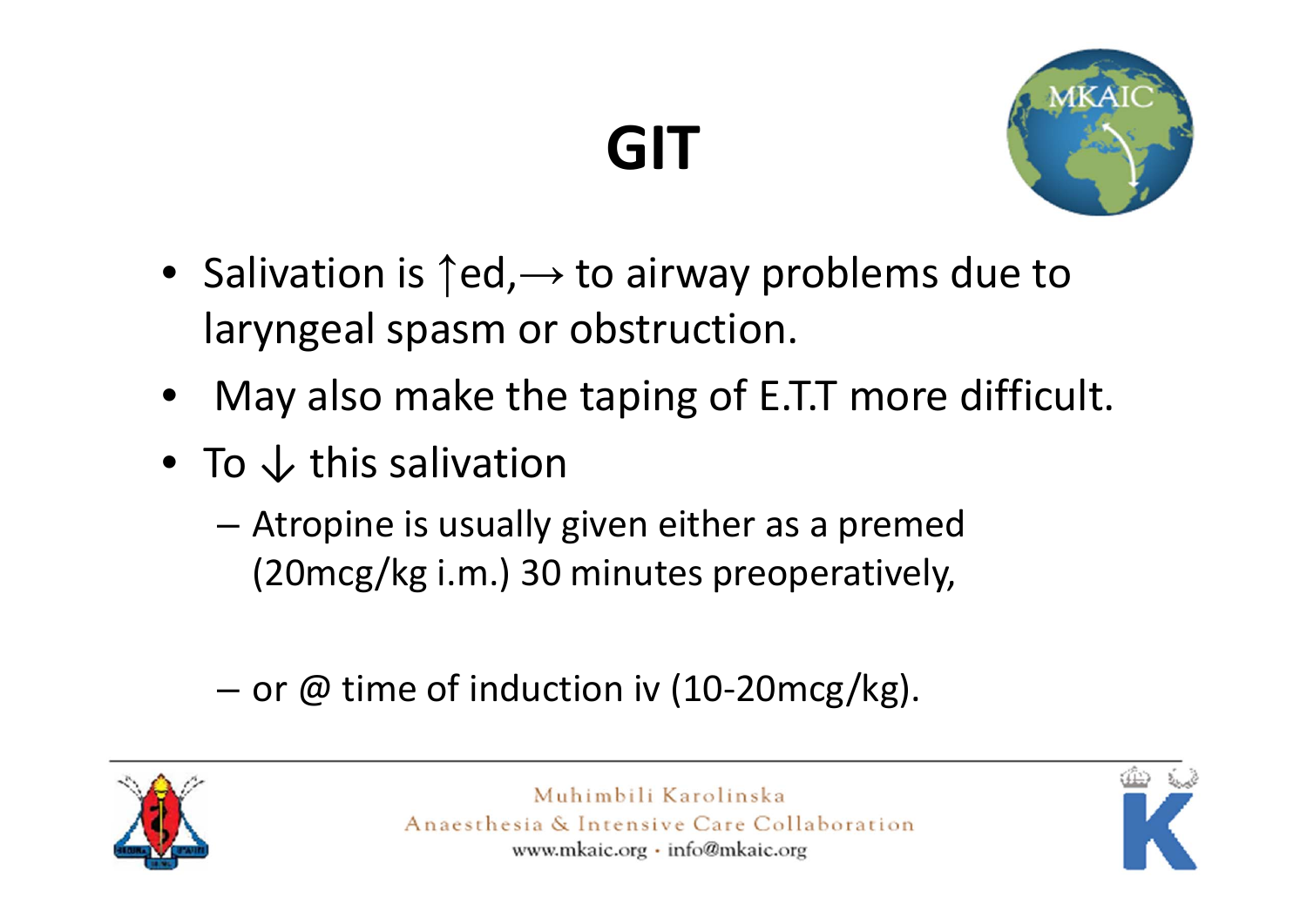## **Skeletal muscle**



- $\bullet$  Spontaneous movements may occur during anaesthesia but reflex response to surgery is uncommon if the patient is adequately anaesthetised.
- $\bullet$ ● Ketamine ↑es skeletal muscle tone.
- •• This is most prominent after the initial iv bolus & gradually  $\downarrow$  es.
- •• It is improved by administration of benzodiazepines.
- $\bullet$ • It is rarely a problem intraoperatively.



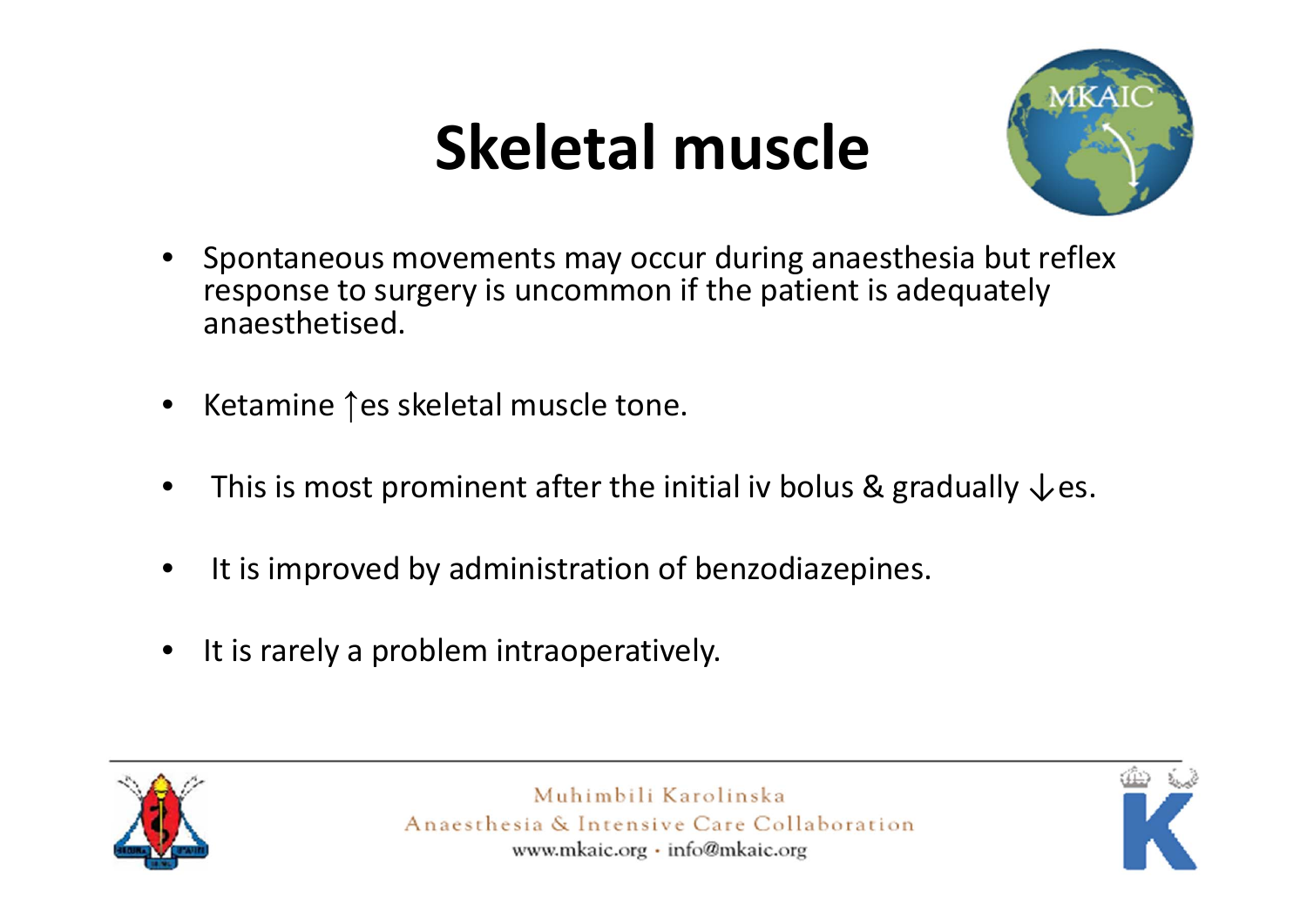## **Uterus & Placenta**



• Crosses the placenta easily & conc. in the fetus are <sup>≈</sup>ly the same as those in the mother.

#### **Placenta**

Crosses the placenta & if used during <sup>a</sup> C/S the neonate, which may be affected, should receive the appropriate care & monitoring.



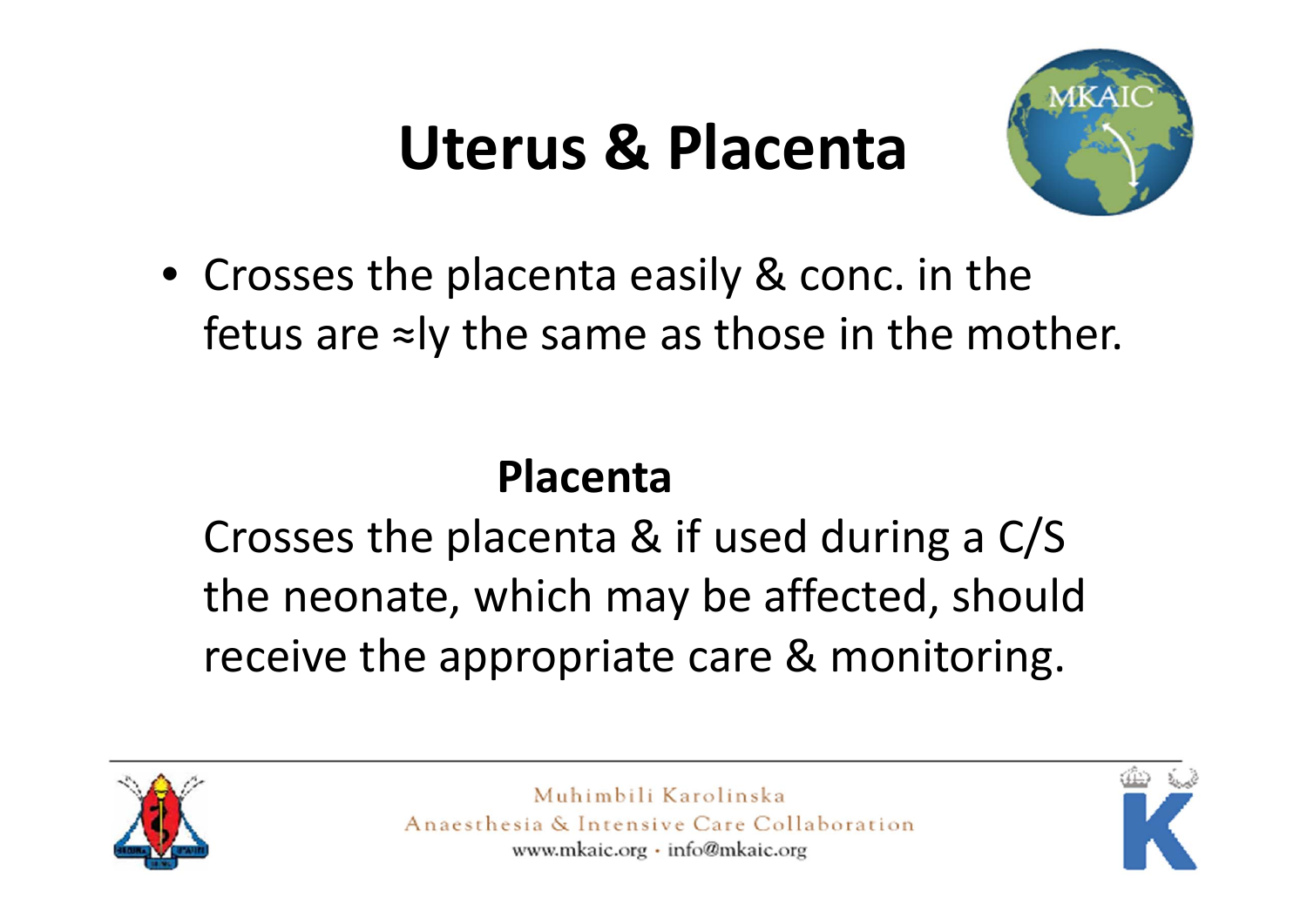## **The Eyes**



- •• I.O.P  $\uparrow$  for a short time following administration.
- •Eye movements may continue throughout surgery.
- •• It is not suitable for use in patients with a perforated eye injury or for ophthalmic surgery where <sup>a</sup> still eye is required
- •• It is also common for the eyes to move during ketamine anaesthesia (nystagmus).
- •This makes it an unsuitable agent for use in ophthalmic surgery.



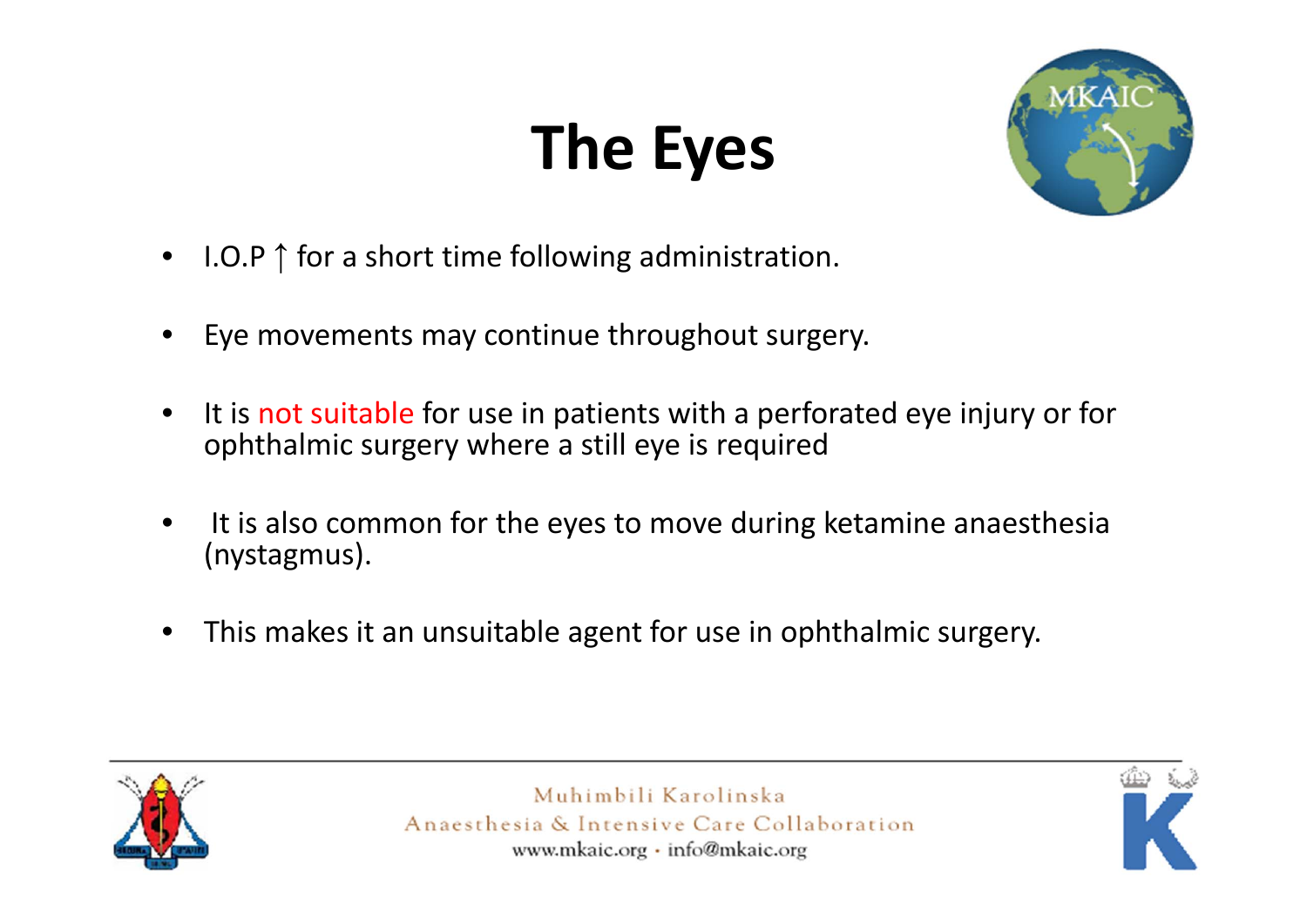## **Nervous System**



- – $-$  It ↑es cerebral O2 consumption, CBF & I.C.P.
- – $-$  Produces Dissociative anaesthesia (detached from surroundings).
- $-$  This means that unlike with other anaesthetic agents the pts may have their eyes open & make reflex movements during the operation.
- It has <sup>a</sup> slower onset after an I.V bolus (1‐5 minutes).
- $-$  The duration of action depends on the route of administration (20‐30 min. for i.m. & 10‐15 minutes for iv).



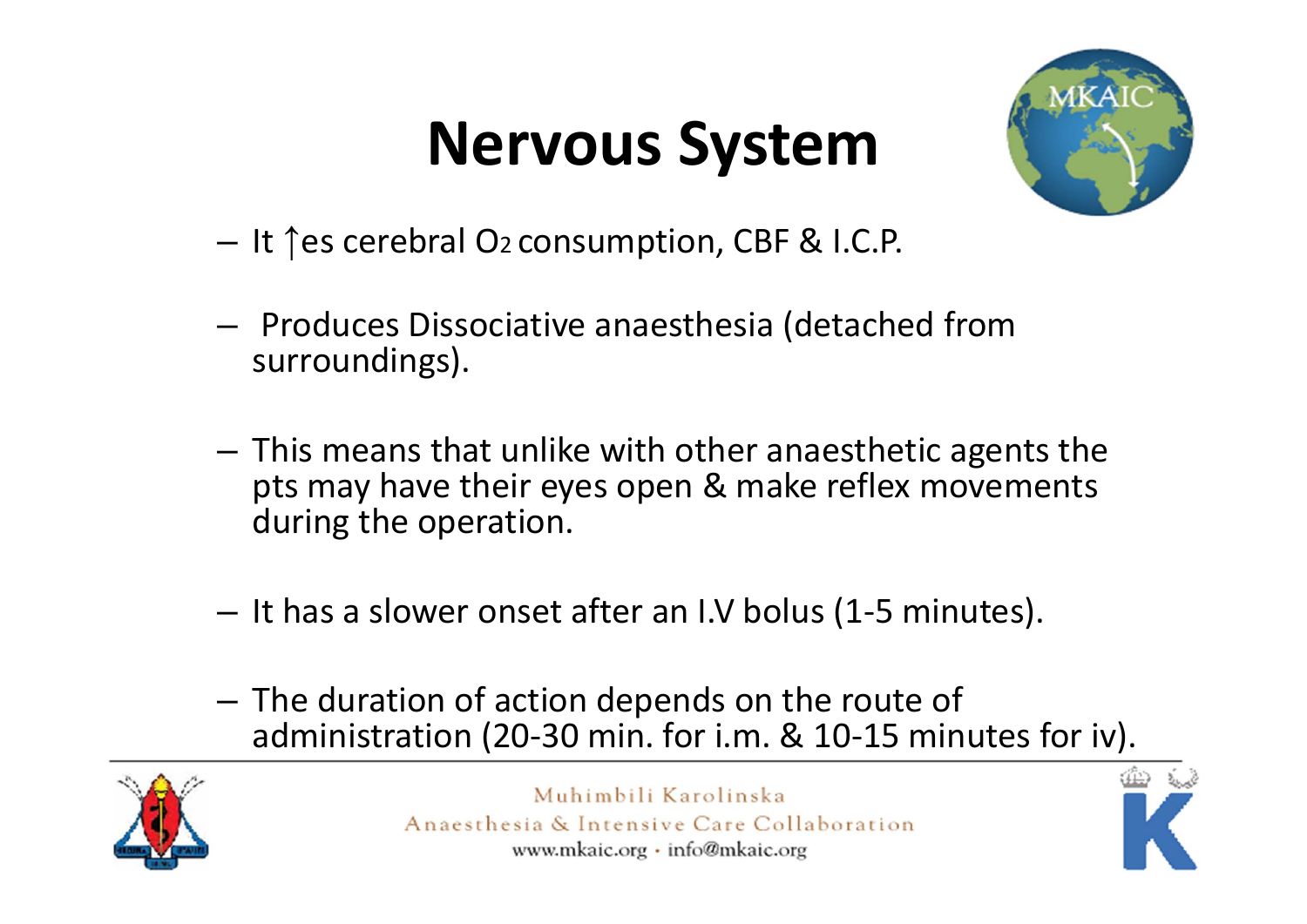## N.S



- Ketamine provides very good analgesia & may be used without any other analgesics intraoperatively.
- • Consideration does then have to be given however to postoperative pain relief.
- Co-administration of opiates or Tramadol intraoperatively can  $\downarrow$  amount of Ketamine required for maintenance of anaesthesia &  $_0^0$ ,  $\downarrow$  the incidence & duration of postoperative hallucinations.
- $\bullet$  This does however ↑ the risk of Apnoea during the operation



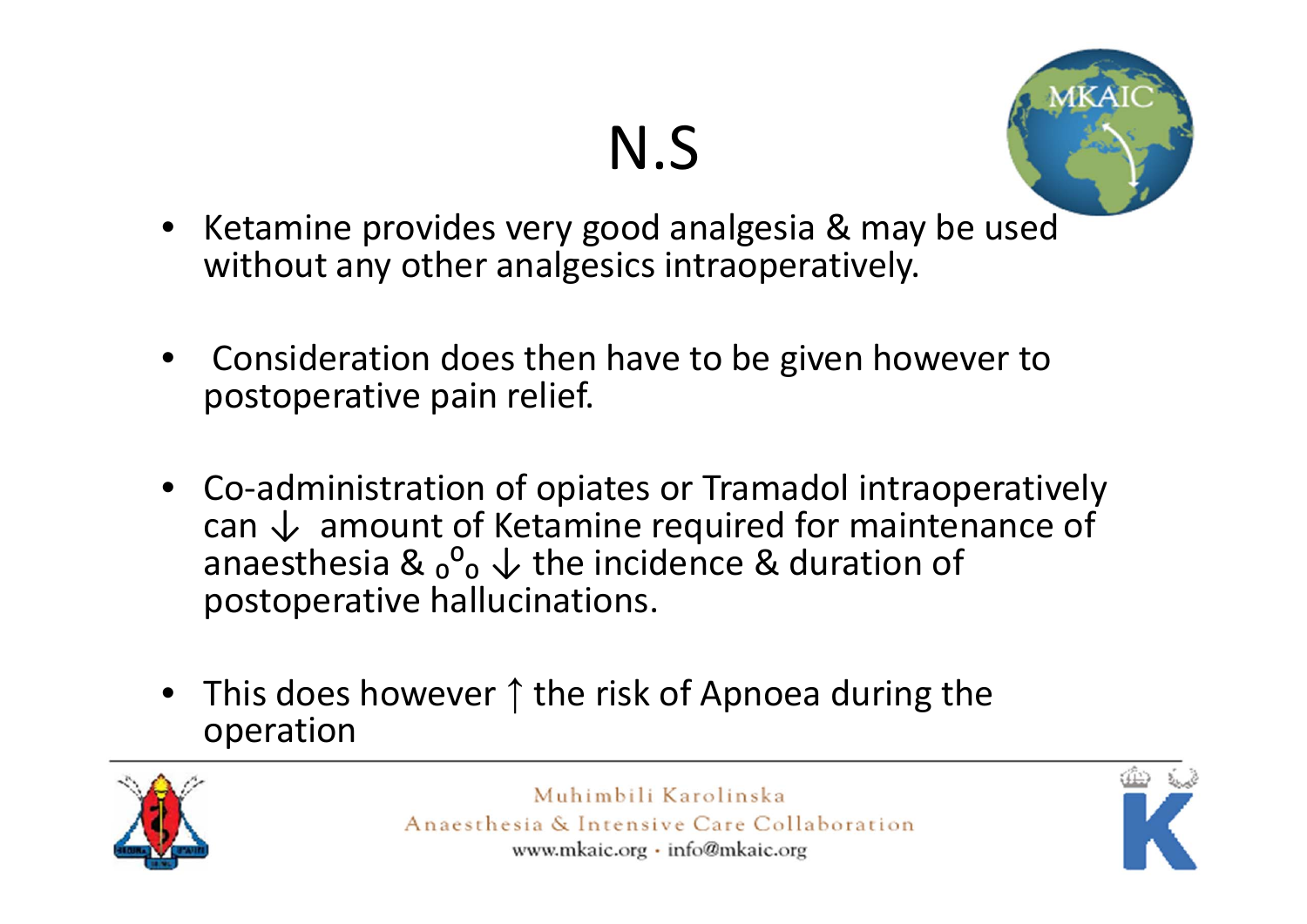## N.S



- In recovery the patient may be agitated : as hallucinations are associated with Ketamine anaesthesia.
- These hallucinations can be:
	- $\downarrow$ ed by Premedication with Benzodiazepines (usually diazepam 0.15mg/kg orally 1Hr preoperatively /0.1mg/kg I.V) & recovering the pt in <sup>a</sup> quiet area.

Ketamine ↑es I.C.P & for this reason should be avoided wherever possible in those patients with recent head injuries



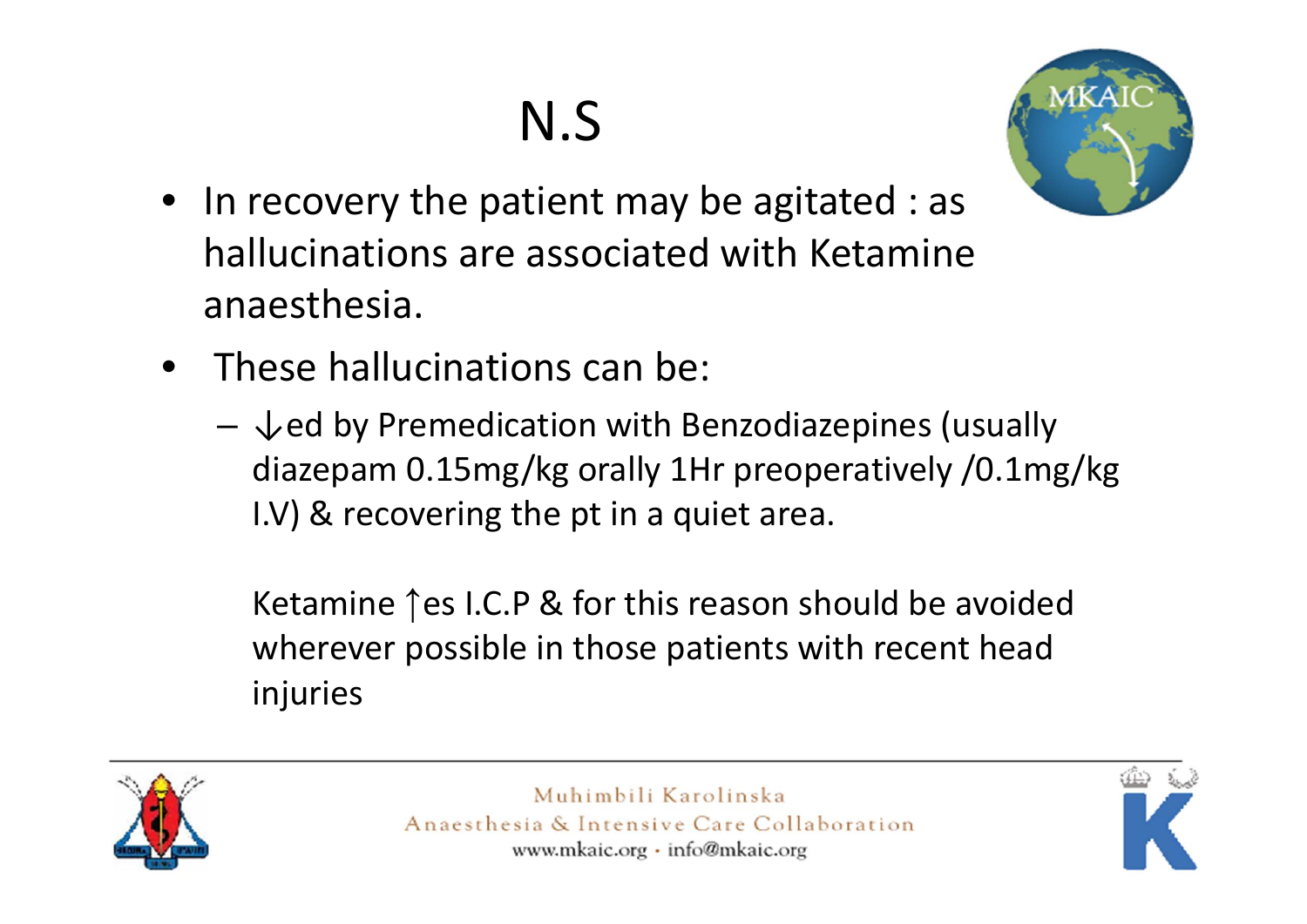## **Pharmacokinetics**



- Ketamine is rapidly & extensively distributed throughout the body.
- Undergoes extensive & complicated Metabolism in the liver & only about 4% appears unchanged in the urine.



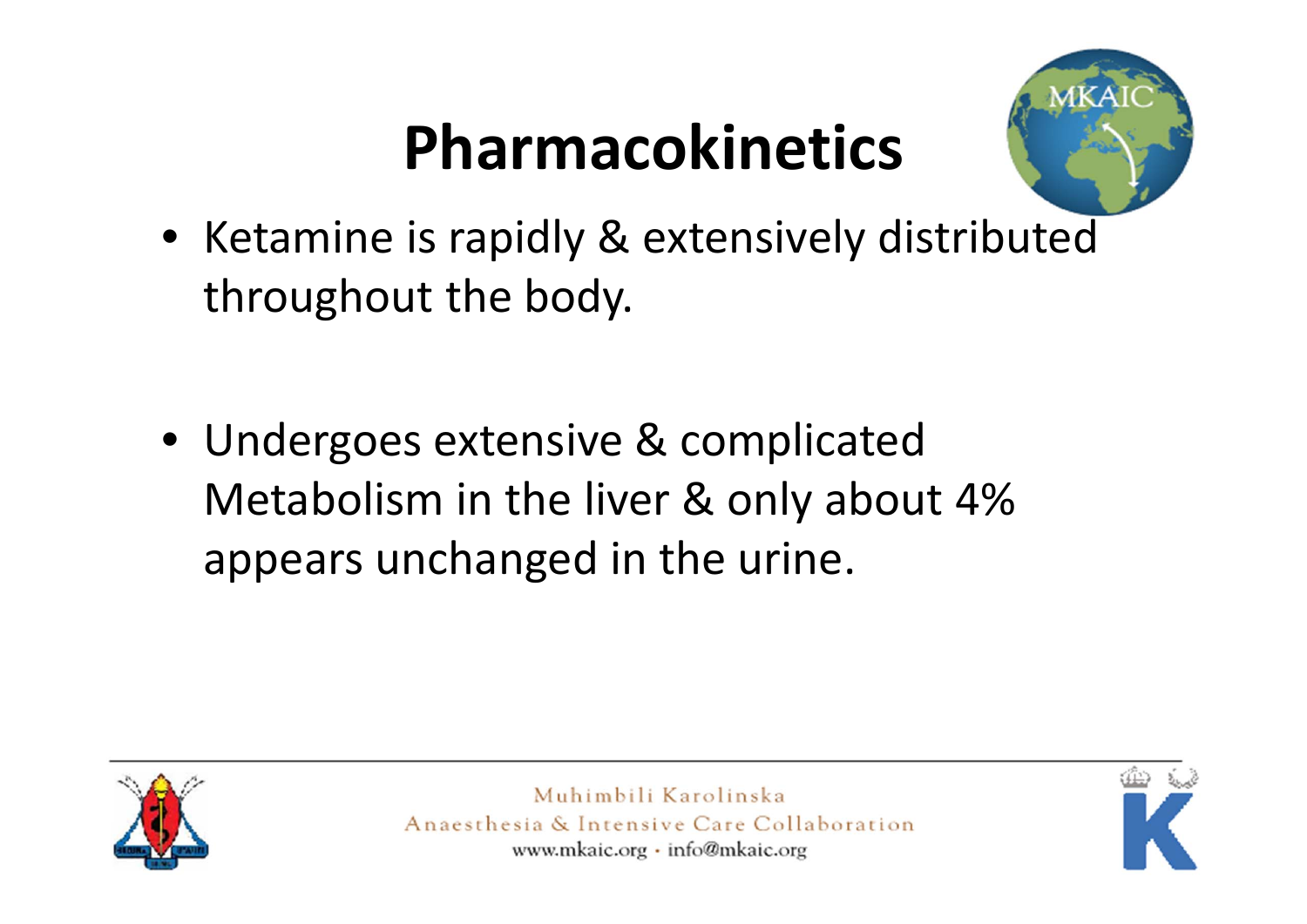## **Indications**



- 1. May be used as induction agent of anaesthesia. It is an effective agent in poor risk patients & those with <sup>a</sup> tendency to hypotension.
- 2. As a sole agent for minor operations.
- 3. When airway control is difficult, such as burns or trauma



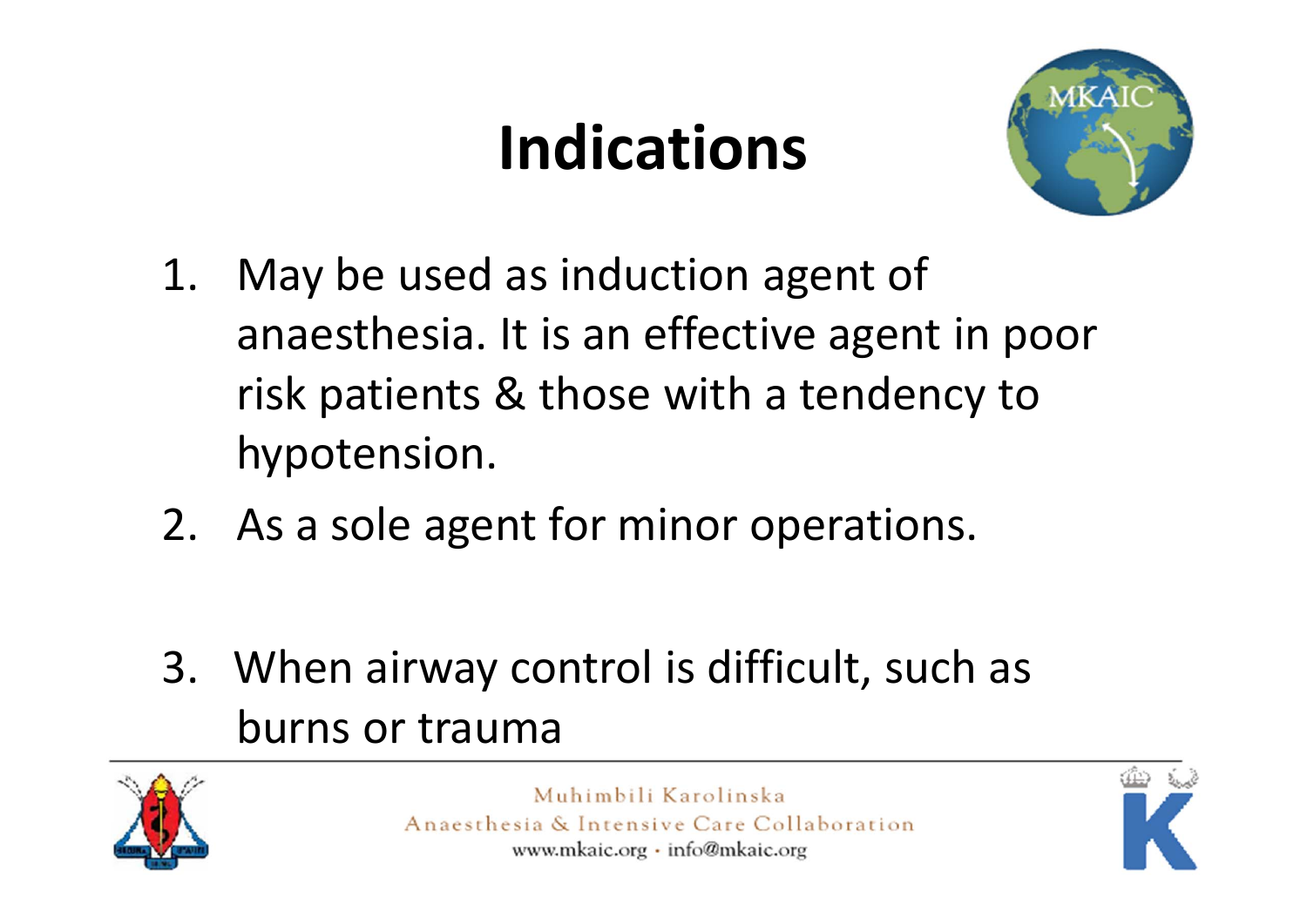

- 4. When maintenance B.P is important e.g. in state of shock in poor risk patients & in the elderly.
- 5. For dressing of burns
- 6. Sub anaesthetic doses have been used toproduce analgesia.
- 7. When intramuscularly injection is more convenient than intravenous.



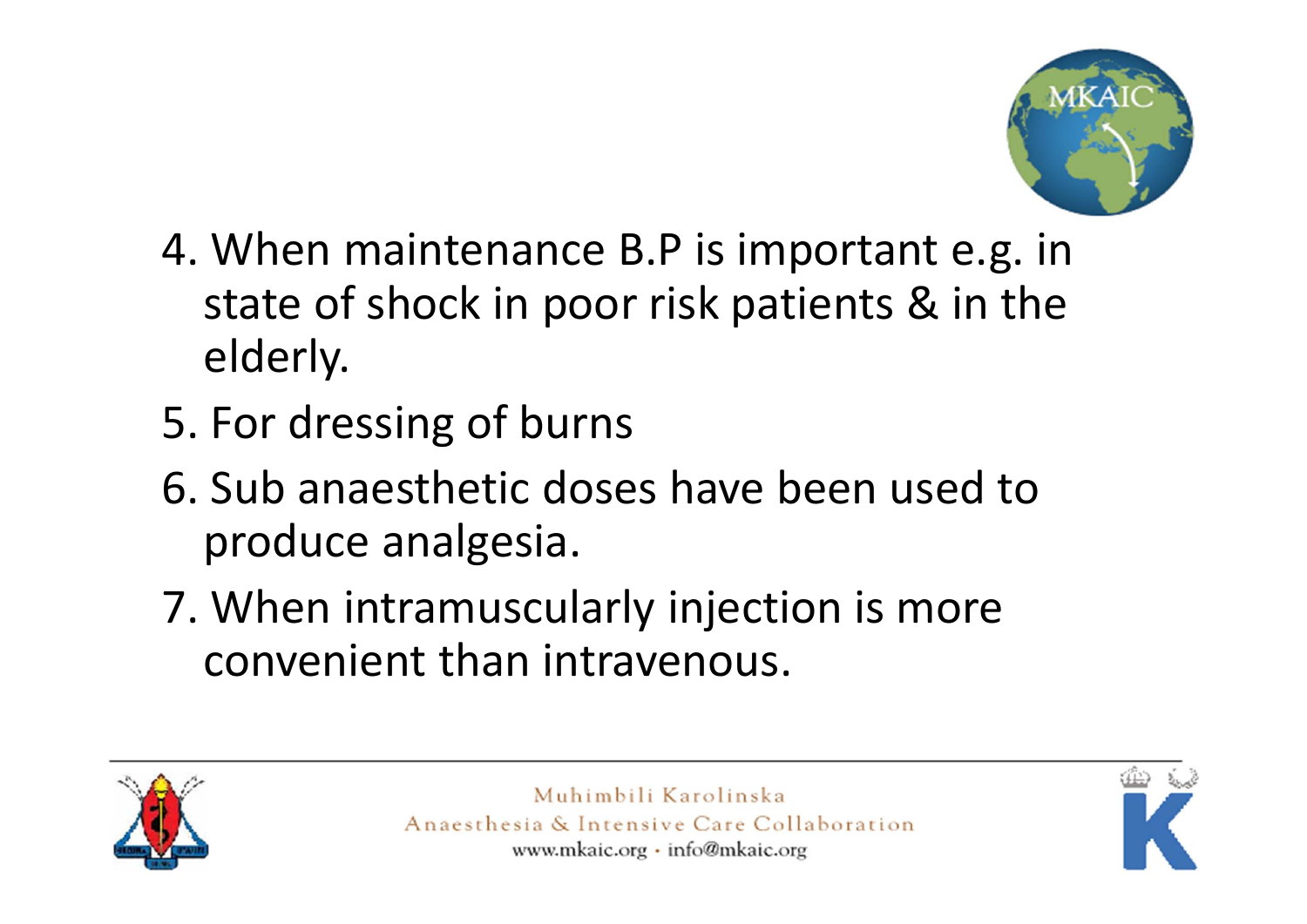## Dosage and administration



- • INDUCTION:
	- **I.V Injection** of 1‐2mg/kg produces surgical anaesthesia within 30sec ‐ 60sec
	- MAINTENANCE: 0.5mg/kg, Repeated doses may be given without significant cumulative effects.
- •**INDUCTION** 
	- **Intramuscular injection :**5‐10 mg/kg
	- MAINTANENCE: 3‐5mg/kg

I.M doses Produces surgical anaesthesia within 3 ‐ 4 minutes, lasting 15 ‐ 30 minutes, Repeated intramuscular injections result in <sup>a</sup> prolonged recovery time.

•Orally :15mg/kg for <sup>a</sup> child to <sup>a</sup> max of 500mg for an adult.



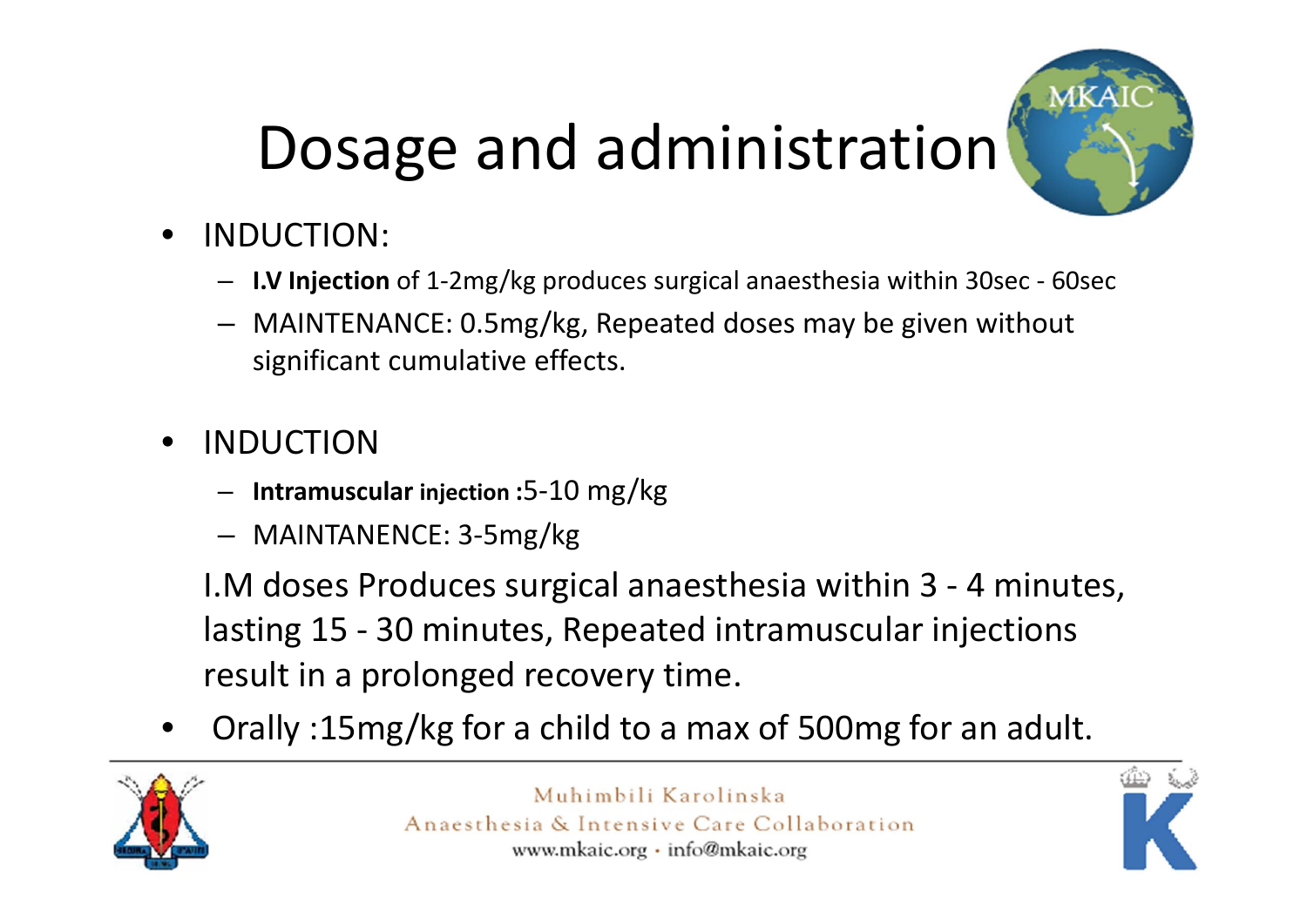## Adverse effect



- Rise is B.P & pulse‐rate which may be disadvantageous in hypertensive
- Transient erythematous rashes have been reported.
- Vivid unpleasant dreams & occasionally true hallucination.



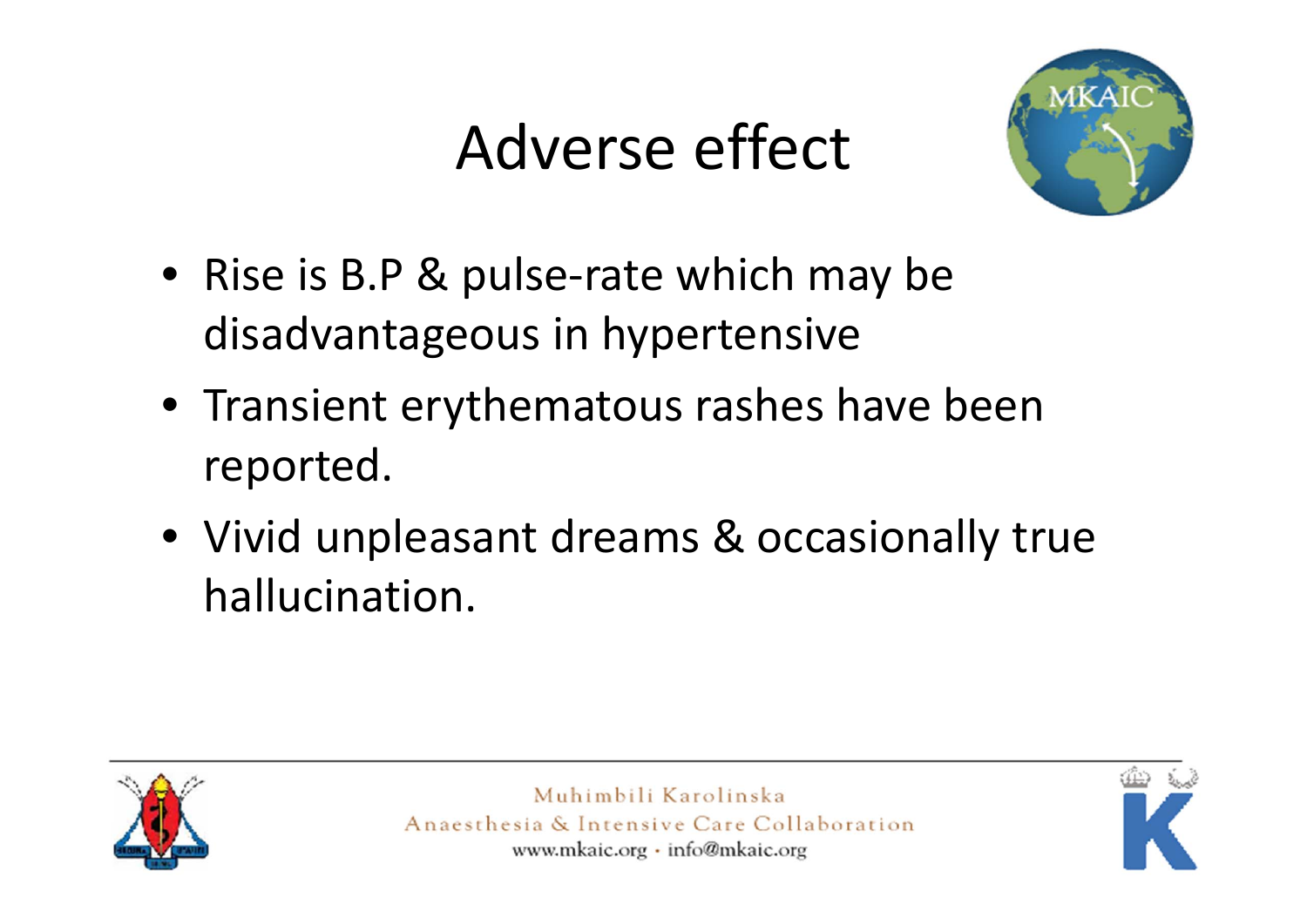#### Precautions



- It should be avaoided in patient with <sup>a</sup> Hx of C.V.A, M.I & HTN.
- It is C.I in patients with raised I.CP & perpetrating eye injuries.
- Stimulation of the patient during emergency from anaesthesia should be avoided.



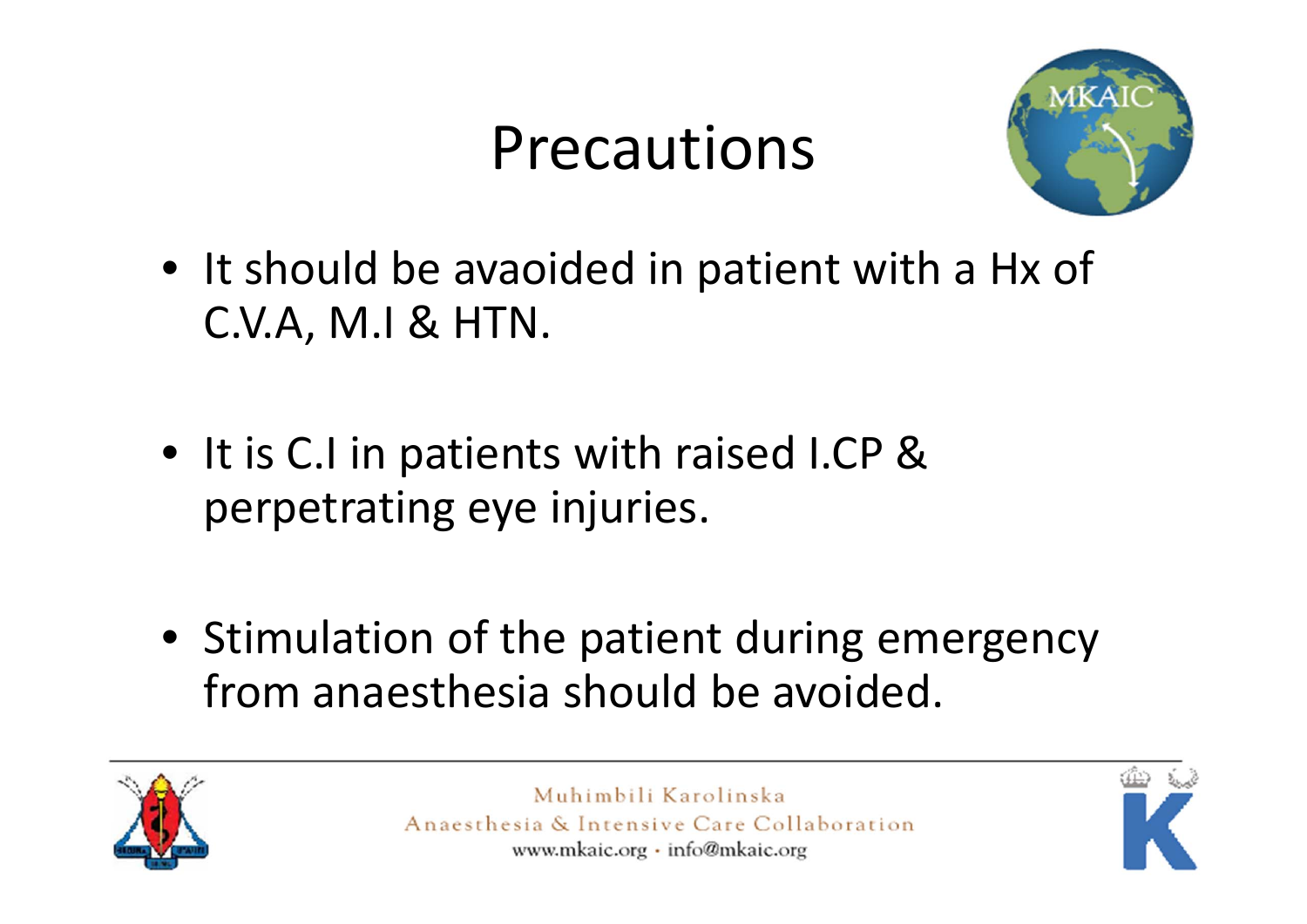### Case 1 Practicals



• A 22 yrs Old man has been admitted with <sup>a</sup> gun shot wound to the abdomen. He is shocked from major internal bleeding and requires <sup>a</sup> laparatomy . You have very small supply of inotropes and want to try not to use them. what will you do for induction and maintenance of anaesthesia



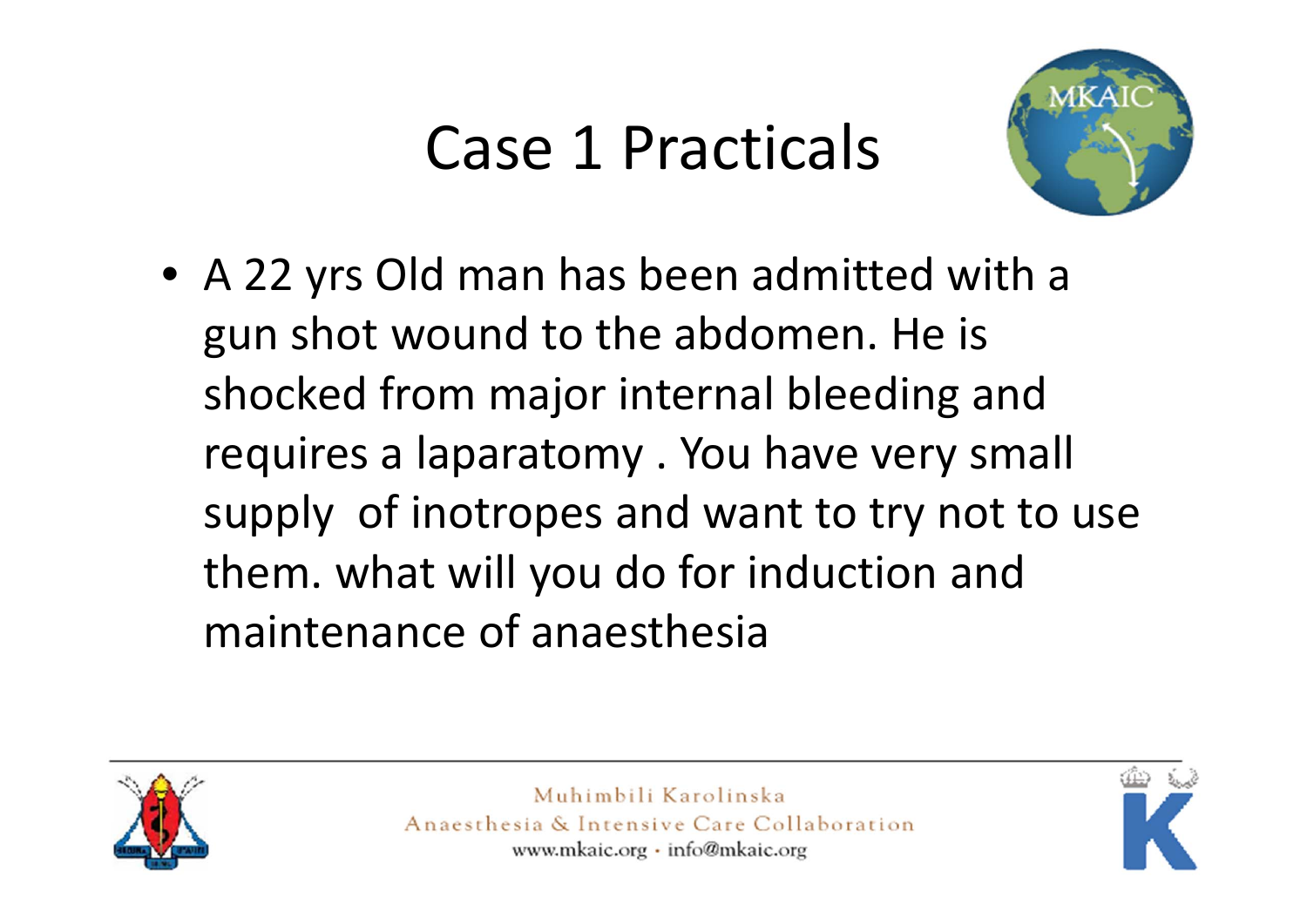## SOLUTIONS TO CASES: Case 1



• This gunshot victim is shocked & requires <sup>a</sup> laparatomy, you have <sup>a</sup> limited inotropes , KETAMINE would be an ideal anaesthetics agent in this case due to cardiovasculars effects of ↑ing the B.P & H.R all other anaesthetic agents have <sup>a</sup> cardiac depressent effects.



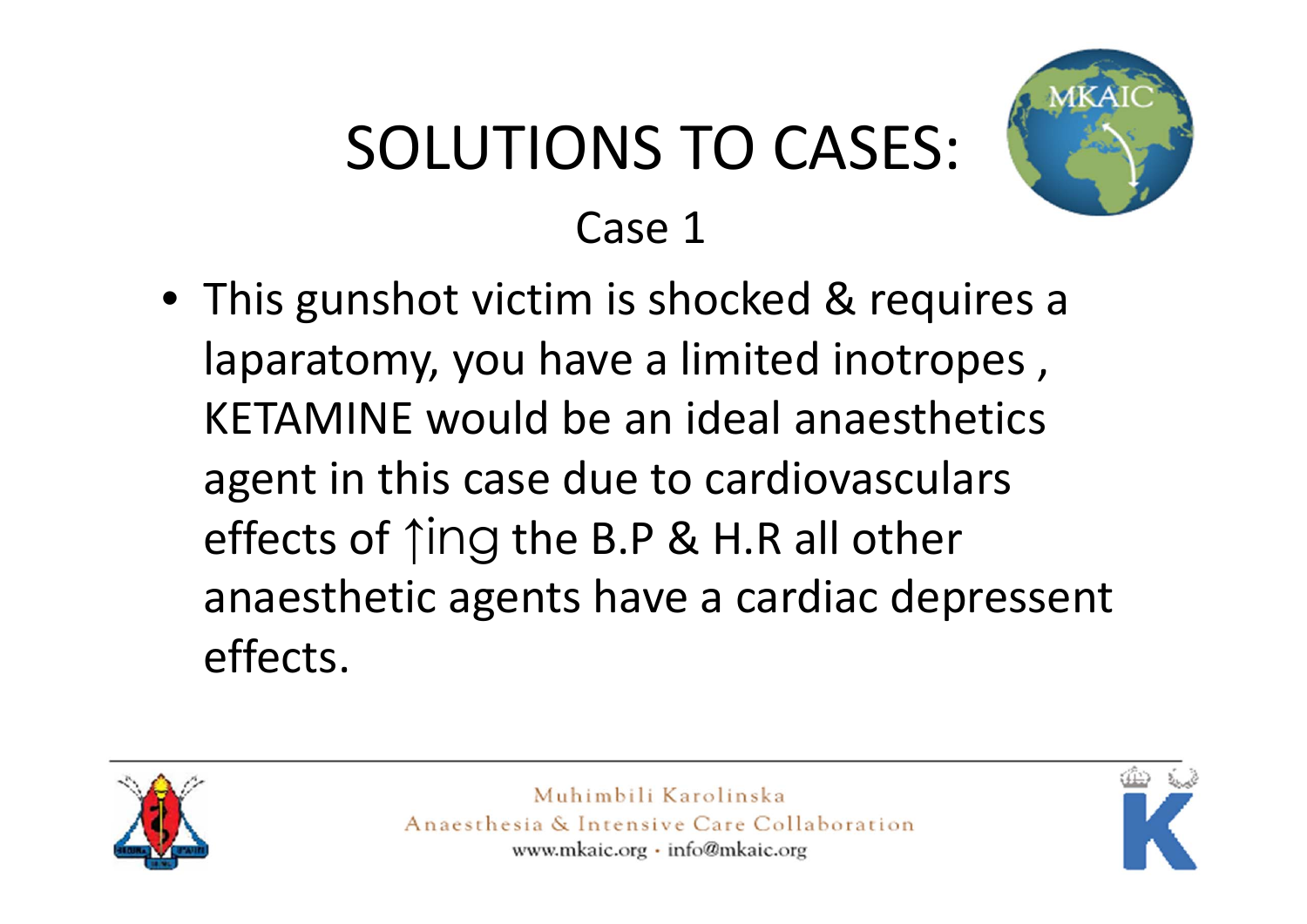#### Case 1 solu. ct



- $\bullet$  Induction: i.v Ketamine(1‐2mg/kg) ,atropine (10‐20mcg/kg) & Diazepam (0.1 mg/kg). It is still possible to perform modified RSI with Ketamine despite its slower onset.
- • Maintanence: (several options)
	- 1.intermittent boluses of I.V Ketamine (0.5mg/kg) given according to the patients reponses : pupil size, H.R, B.P & movements.
	- 2.Ketamine infusion:500mg →500mls of N/S or 5%Dextrose,run this @1‐2mls/min(1‐ 2mg/min),some patient may require more ,so titrating is important
	- Ketamine needs to be discontinued 20‐30 min before the end of operation to avoid long waiting for the patient to wake up.
	- This technique of LAPARATOMY is best used without Non depolarising muscle relaxant( avoid Pancuronium) as combined with Ketamine will may have very high B.P↑.
	- It is however possible but difficult to perform laparatomy under ketamine alone



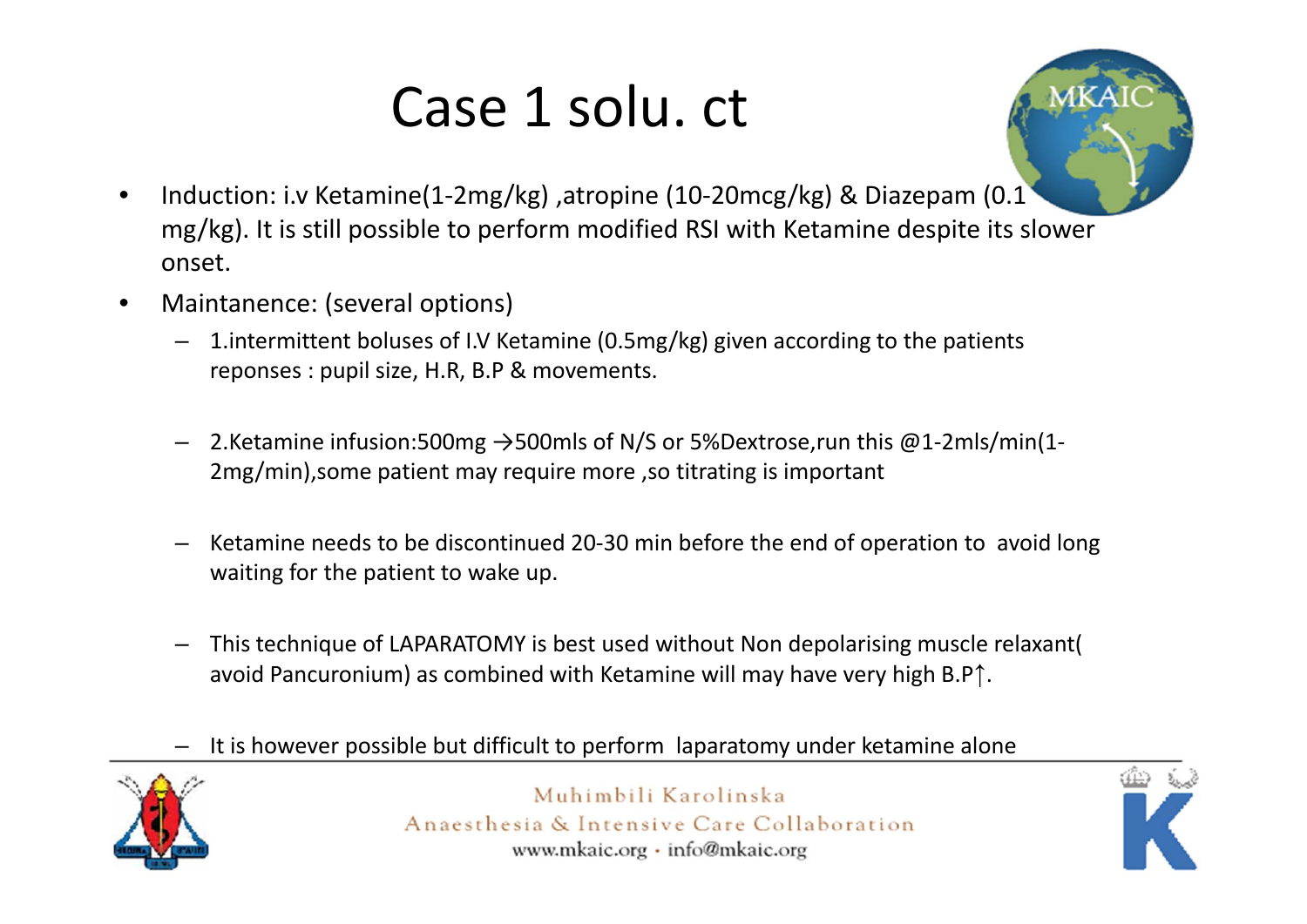

• A 2 yr old boy needs repair of his hernia. He is extremely frightened of the hospital & its staff. You think obtaining an I.V access will be very difficult & that <sup>a</sup> gas induction will be difficult as well b'se of his agitation .How will you anaesthetise this child.



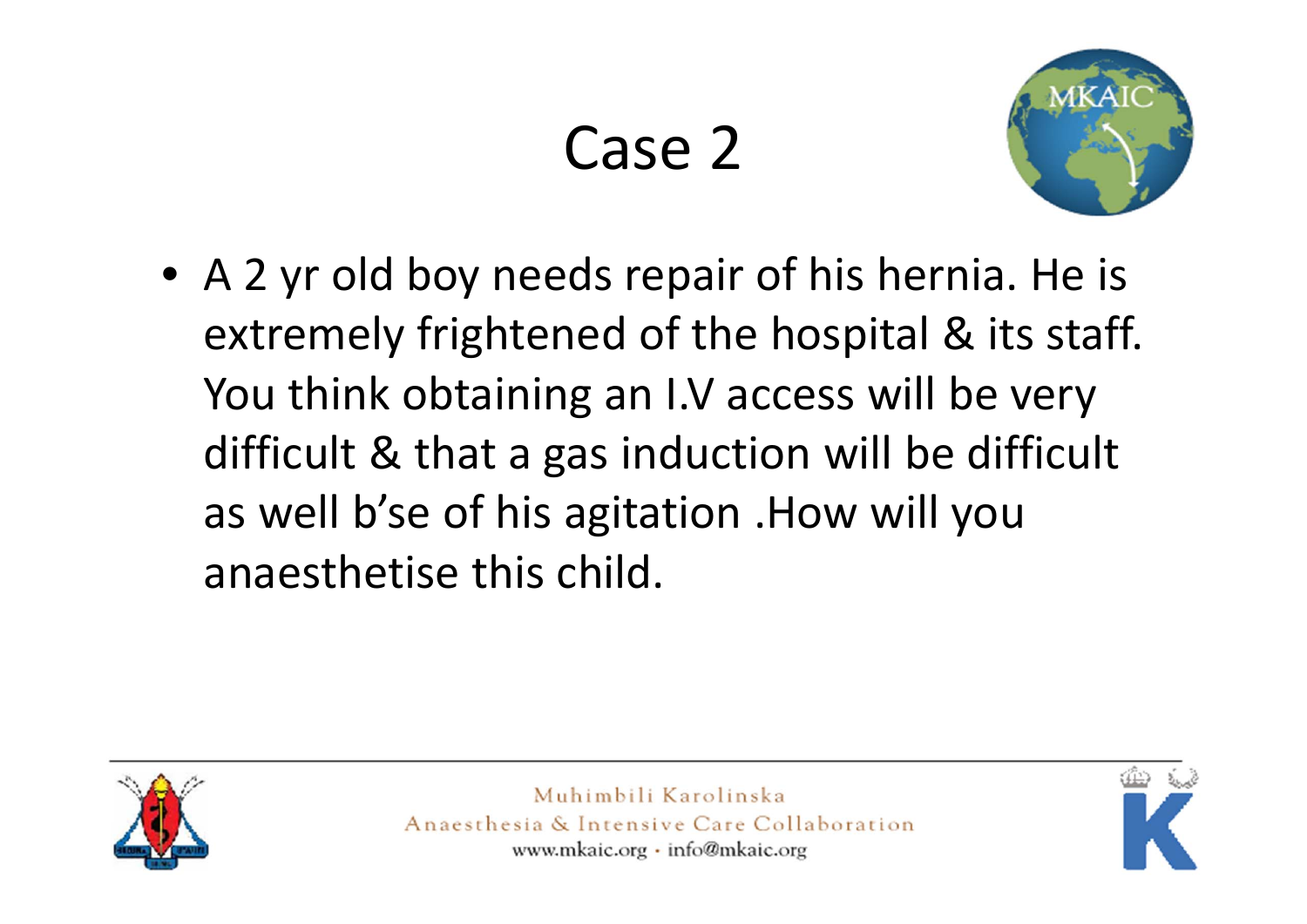#### CASE 2 SOLUTION



• This child is clearly going to be un co‐operative and either i.v acess/gas induction will be difficult .In this Circumstances I.M Ketamine is very useful:

2 possible options:

- •**•** Induce anaesthesia with I.M Ketamine:
	- 1. Ketamine 5‐10mg/kg <sup>+</sup> Atropine (20mcg/kg) <sup>+</sup> Diazepam(o.1mg/kg)‐ these may be mixed in the same syringe. Onset starts: 5min after injection.
		- • Disadvantage : Requires relatively Large I.M injection, while in most text book quote 8‐10 mcg/kg for induction but 5mg/kg sometimes are sufficient
	- 2.Sedate with I.M Ketamine ( 2mg /kg) <sup>+</sup> Atropine (20mcg/kg) <sup>+</sup> Diazepam (0.1mg/kg)
	- After 5min you will have <sup>a</sup> docile child who will cooperate with either cannulation or a gas induction.
- • However option 2 is more prefered as can be done in mother's lap & less traumatic



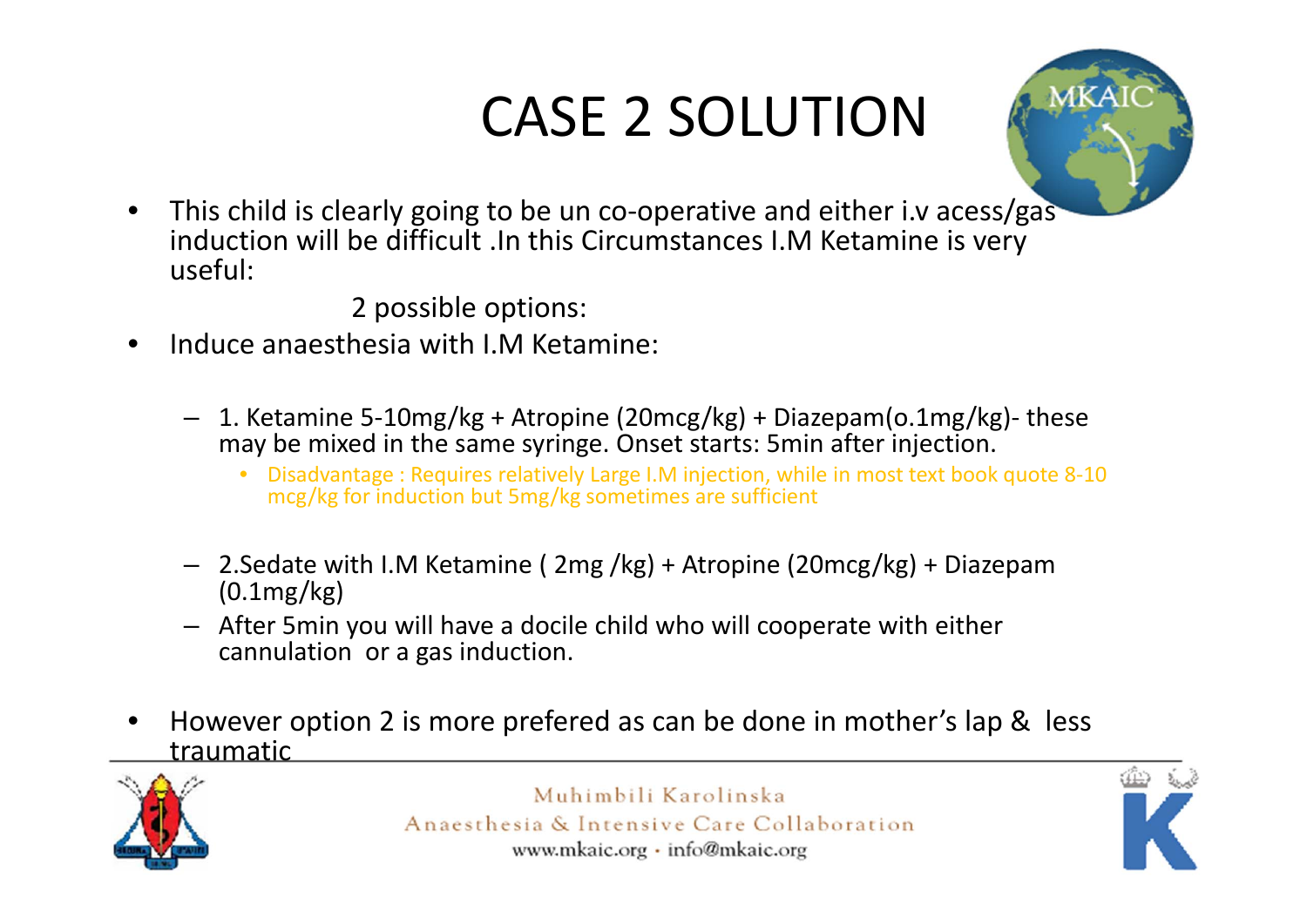

• A 37 year old girl is recovering from 45% burns. she needs dressing changes every 2 days which are very painful. She has very few sites for left for I.V access & you don't want to use them as she has further surgery to come. She is also very scared of needles .How will you manage?



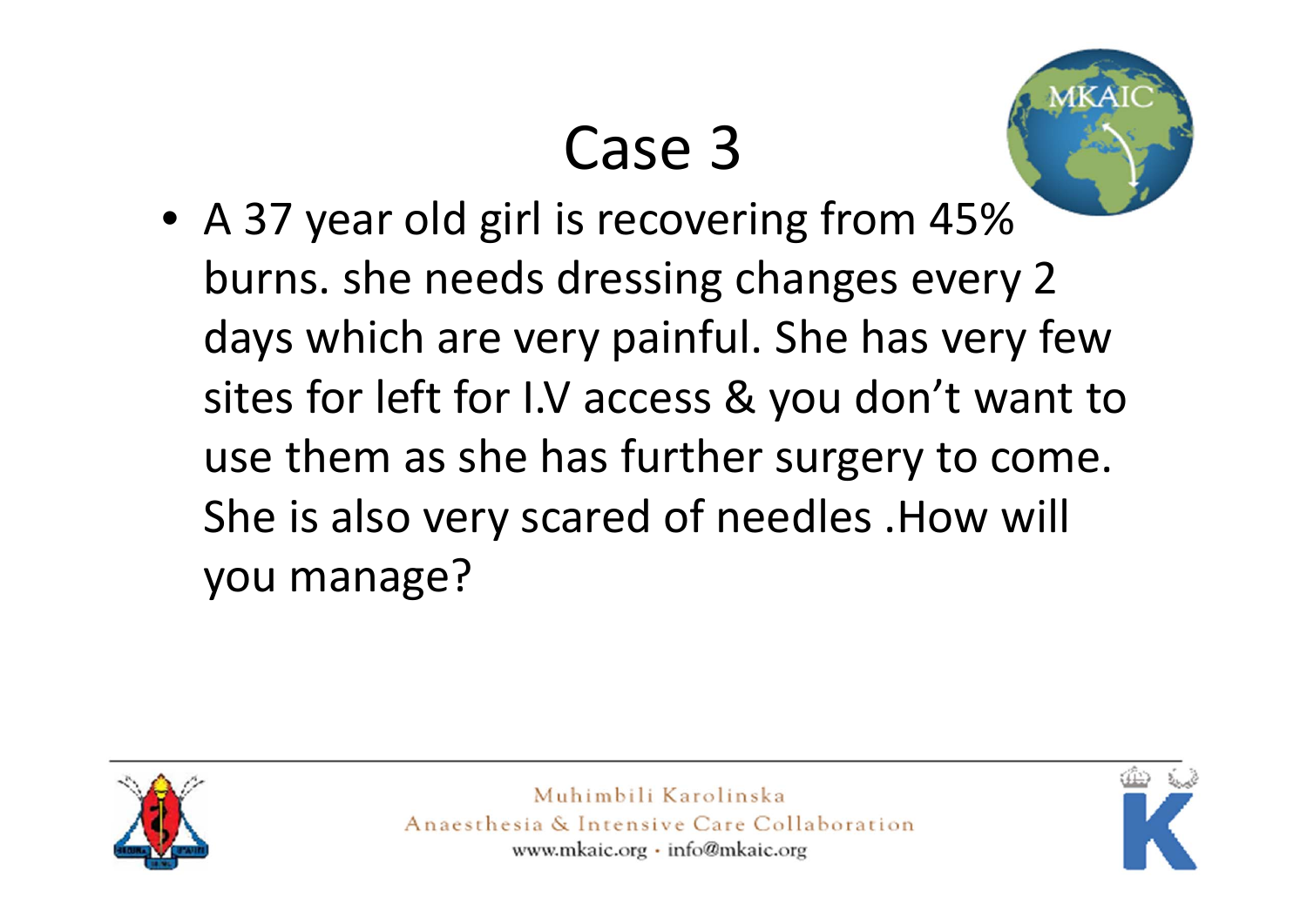#### Case 3 SOLUTION

•This woman require recurrent sedation for the burns dressing .



- $\bullet$ • I.V Ketamine is possible but in burn cases there are limited sites for the cannulation & are best saved trips for the theater.
- $\bullet$ • I.M Ketamine is an option but requires relatively large Painful I.M injections. Instead the intravenous preparation of ketamine can be used **ORALLY**
- •ADULT: 500mg +Diazepam 5mg
- • CHILD: 15 mg/kg <sup>+</sup> 0.2 mg/kg Diazepam( you can use I.V preparation but it tastes very bad & can be hidden in the juice).
- $\bullet$  The dressing change can be started after 20 min but responses can be unpredictable and onset may be slower, however there should be always be equipped with Suction & face mask ventilation and pulse oximeter



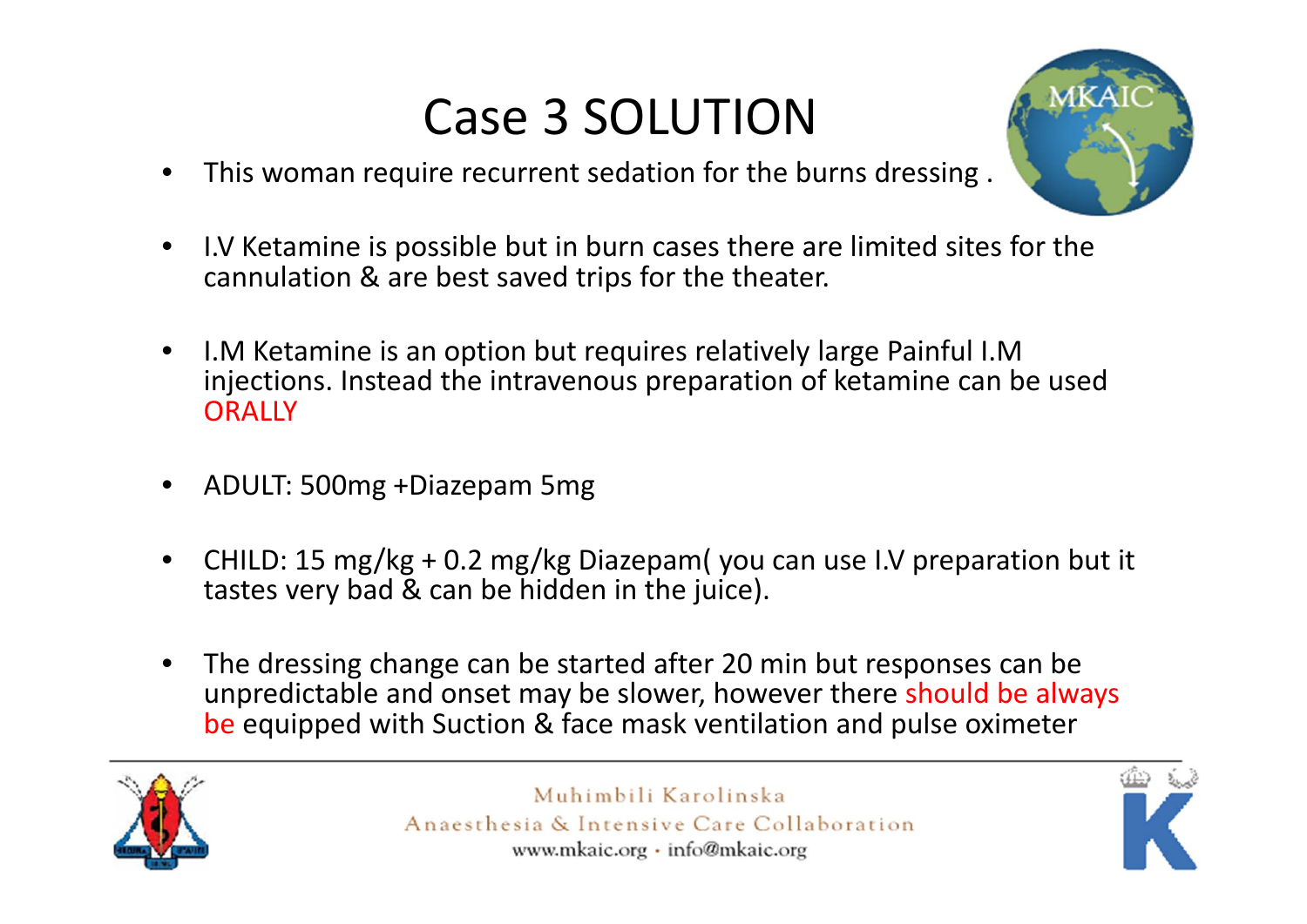

• Your Laparatomy patient (case1 )is back in the ward. He has severe post operative pain but you have been unable to get any morphine this month. How can you manage this postoperative pain?



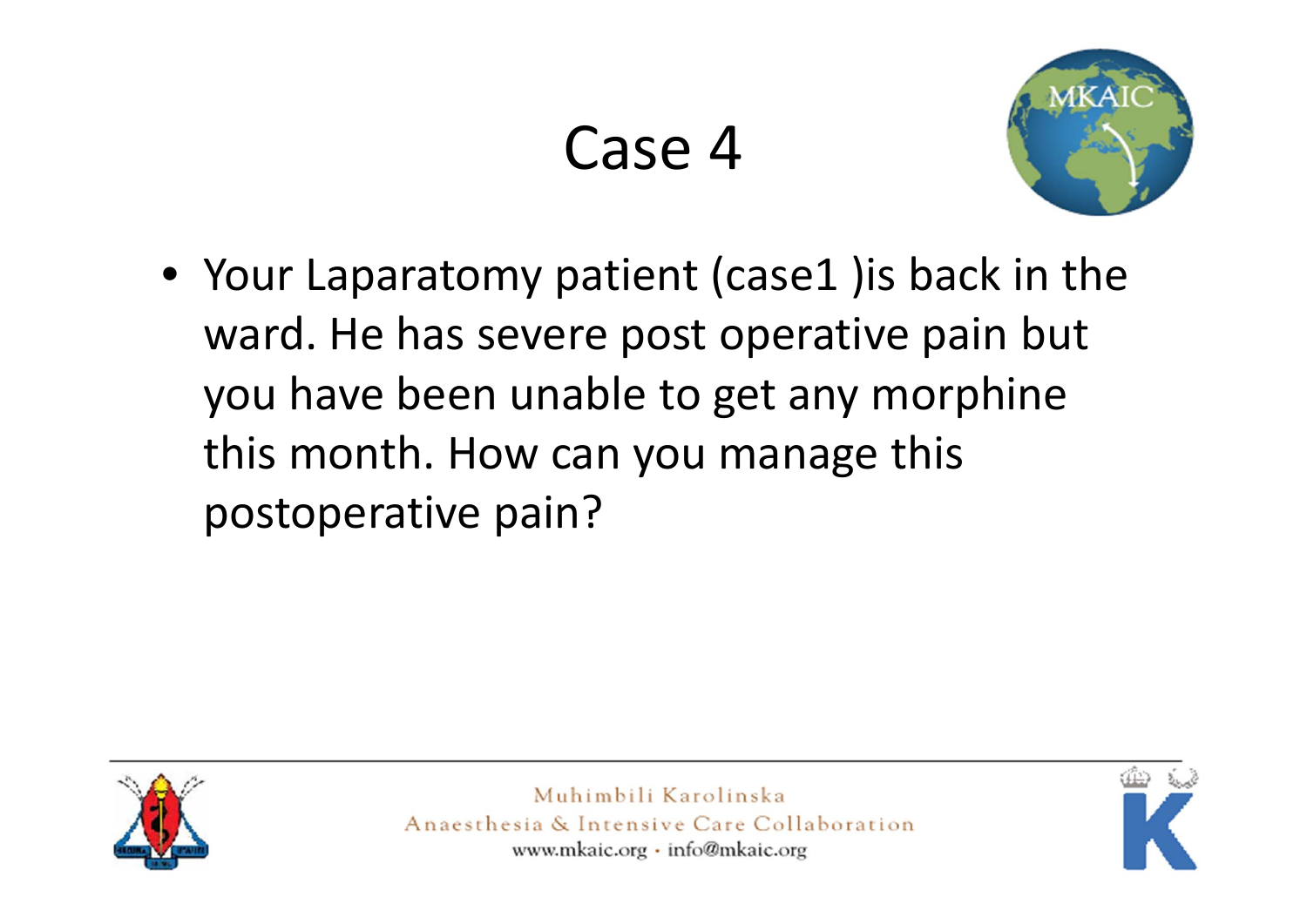

- •Ketamine for post operative analgesia.
- •• Is very good analgesic & can be a solution for severe pain when morphine is not available.
- •• Its use post operatively is limited by its occurrence of Hallucinations, however these are less of <sup>a</sup> problems when <sup>a</sup> relatively low doses are used .
- $\bullet$ ● Adult :in severe pain loading dose – 0.5-1mg/kg I.M, this can be followed by infusion of 60‐180mcg/kg/hr( 4‐12mg/hr for <sup>a</sup> 70 kg adult)
- $\bullet$  A reasonable regime:500mg→500mls of N/S O 5% dextrose (0.1mg/ml ketamine )& run this @40‐120nls/hr i.e over 4‐12hrs for <sup>a</sup> adult of 70kg.
- • This regime is safe even whole infusion is given by Accident the patient is unlikely to go to deep anaesthesed but the pts needs to be closely monitored.



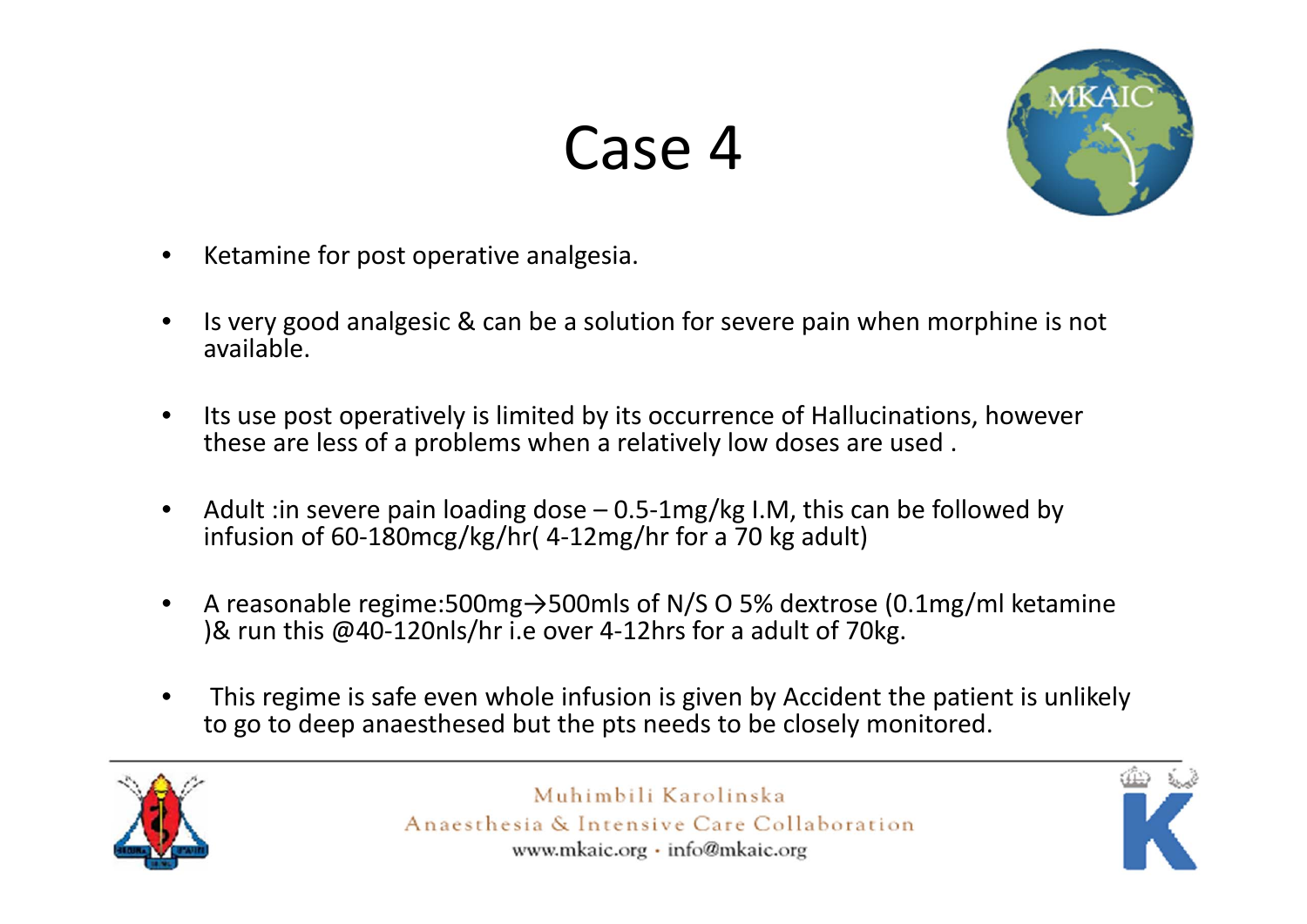

• A 25yrs old man has had his leg amputated after a motor bike accident . He is suffering from lots of problems with Phantom limb pain . You have tried giving him amitryptlline and carbamezapine but without effect. What could be your third line option?



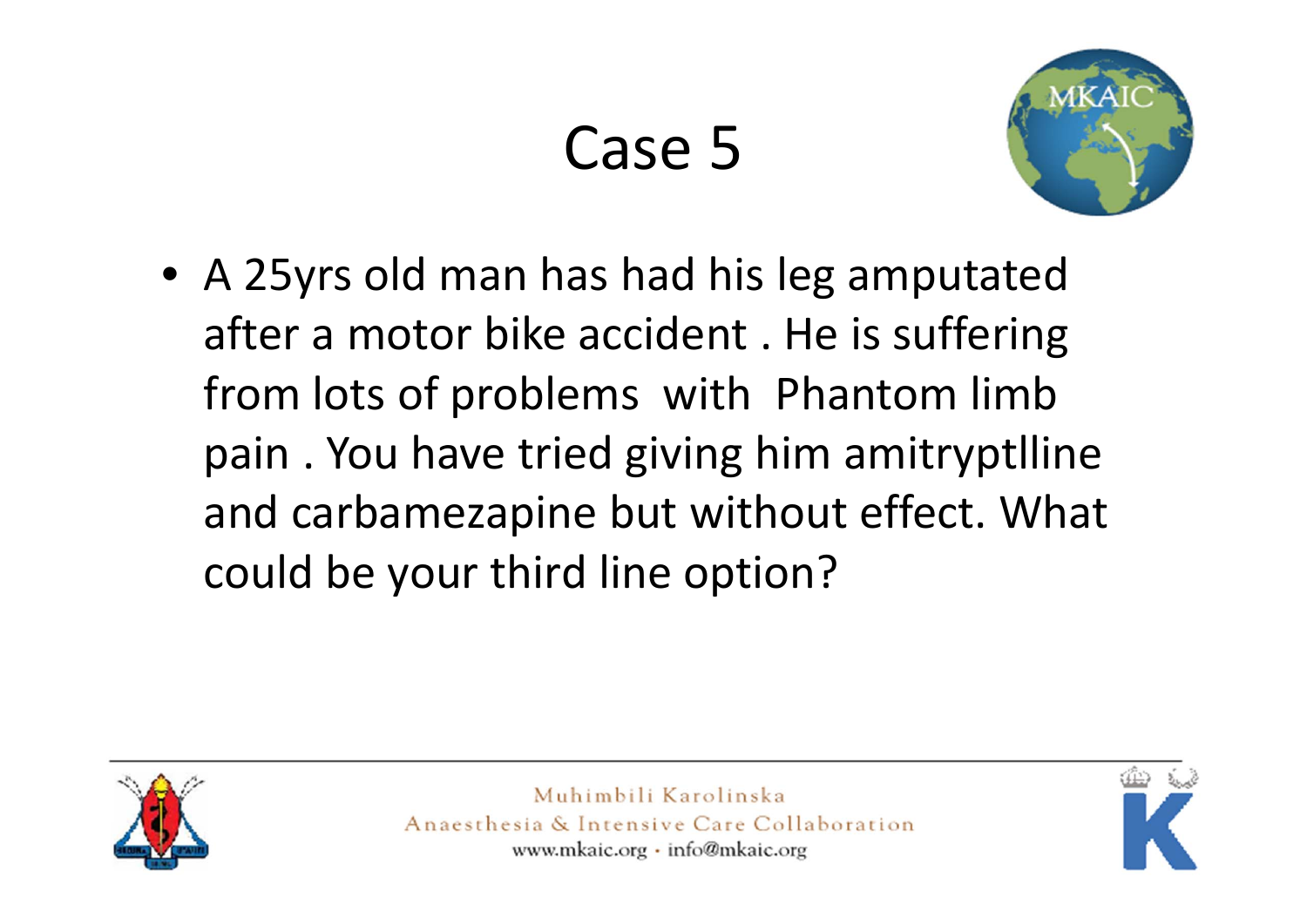

- • Many patients with amputations /patients with spinal‐cord injuries have problem with chronic pain.
- $\bullet$  Nature of this pain is Neuropathic(originating from the nerve injury) & has unpleasant , burning sensation and shooting quality to it. when traditional 1line treatment for neuropathic such as Amitriptyline or Carbamazipine have failed Ketamine may also be added & has been shown to have successful
- $\bullet$ Dosing :Adult 50mg orally (use I.V preparation) 3 times <sup>a</sup> day.
- •**•** Problems with Hallucinations& salivations are rare.
- •• Ketamine may be Discontinued after 3 weeks of good pain Control, reducing the dose gradually to see if any pain symptoms recurr.
- •• Same regime for Phantom limb pain ( for 1 week)



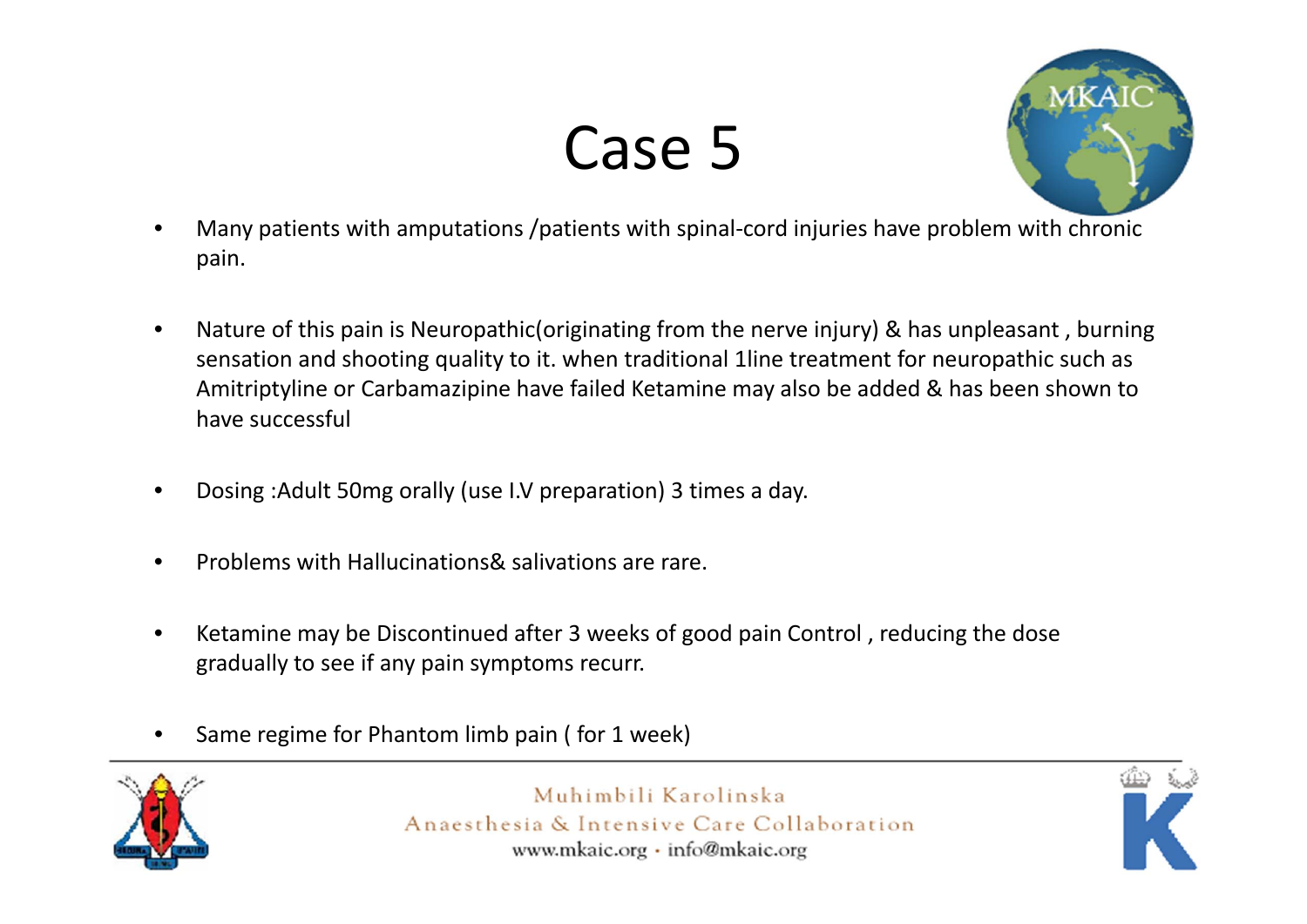

• An 18yrs old girl has been admitted with severe asthma. You have been asked to see her as she has not improved with subcutaneous injections of salbutamol or I.V aminophyline. She is getting tired and her oxygen saturation is falling. Can you do any thing to help?



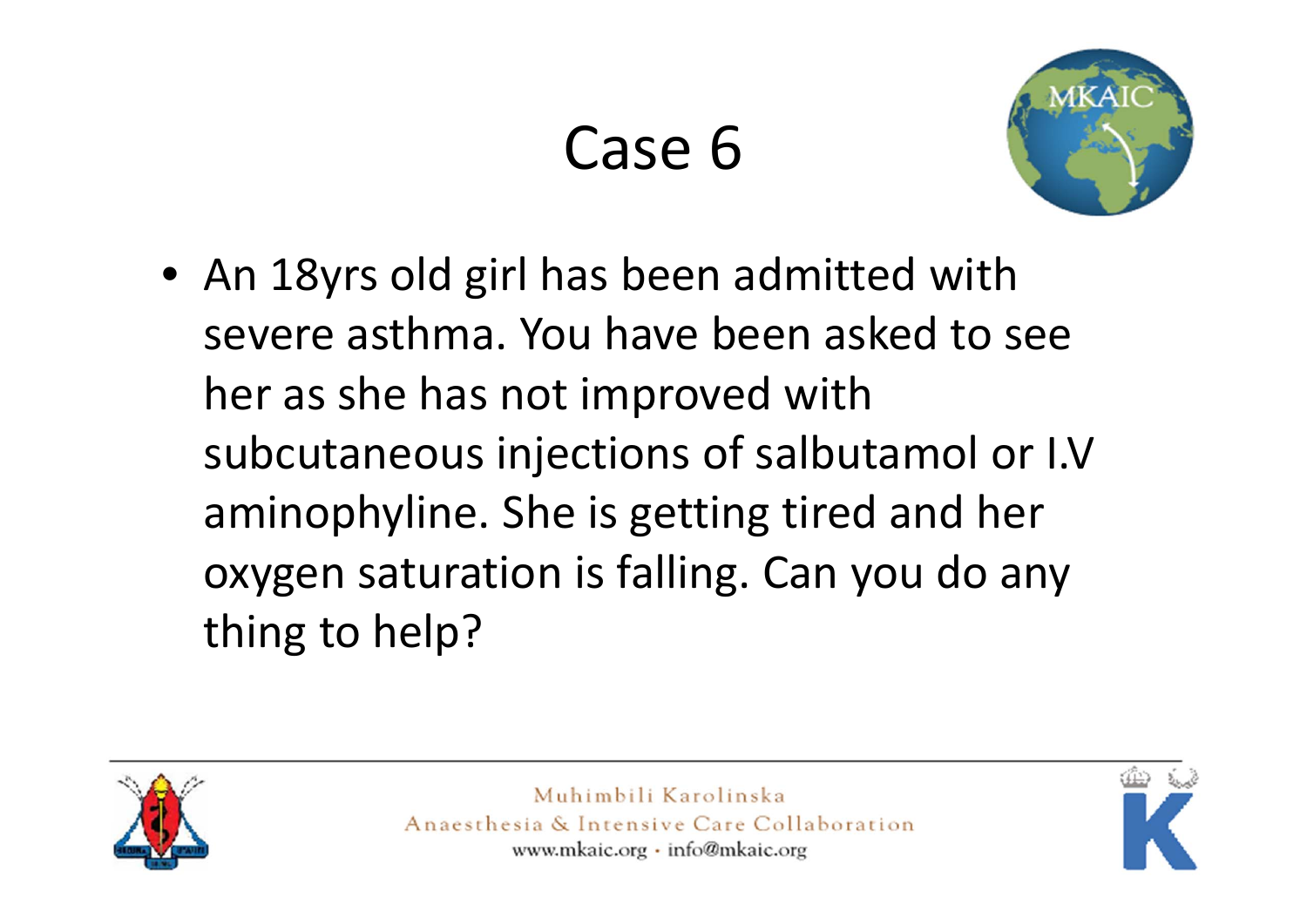

- Ketamine for treatment for Asthma.
- Effective Bronchdilator & can be used for the patient who is not responding to the conventional Brondilators such as Salbutamol &aminophyline.
- The Dose of Ketamine require are very low& problems with Hallucinations are rare.
- Loading Dose :0.2mg/kg I.V is given Initially followed by an infusionof 0.5mg/kg/hr for 3hr, this may be continued as necessary
- Close monitoring should be required and anaesthetist should be available if necessary